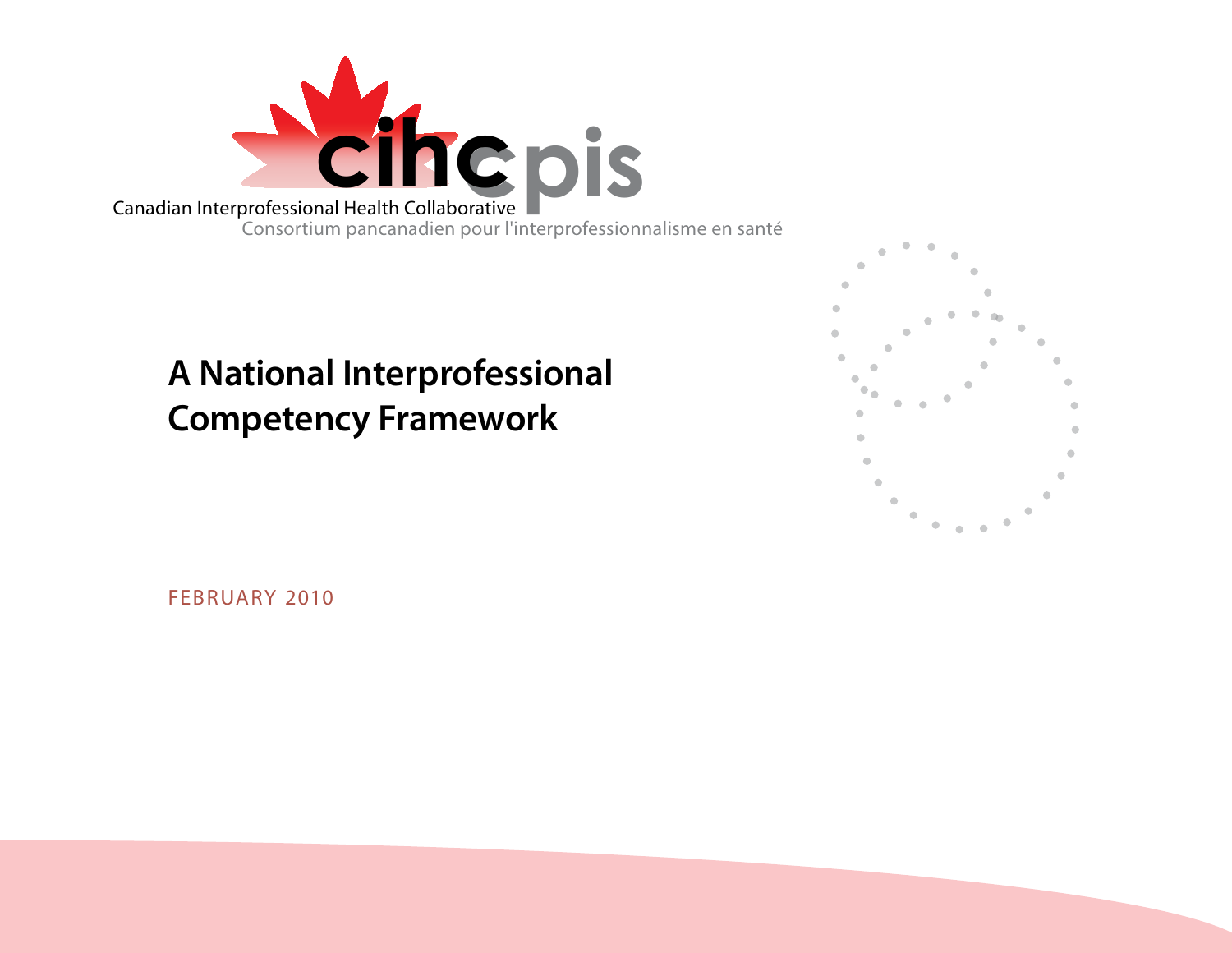

The Canadian Interprofessional Health Collaborative (CIHC) is made up of health organizations, health educators, researchers, health professionals, and students from across Canada. We believe interprofessional education and collaborative patientcentred practice are key to building effective health care teams and improving the experience and outcomes of patients. The CIHC identifies and shares best practices and its extensive and growing knowledge in interprofessional education and collaborative practice.

*Canadian Interprofessional Health Collaborative* College of Health Disciplines University of British Columbia Vancouver BC V6T 1Z3 Canada www.cihc.ca

© Her Majesty the Queen in Right of Canada (2010)

CIP data will be made available

IS BN 978-1-926819-07-5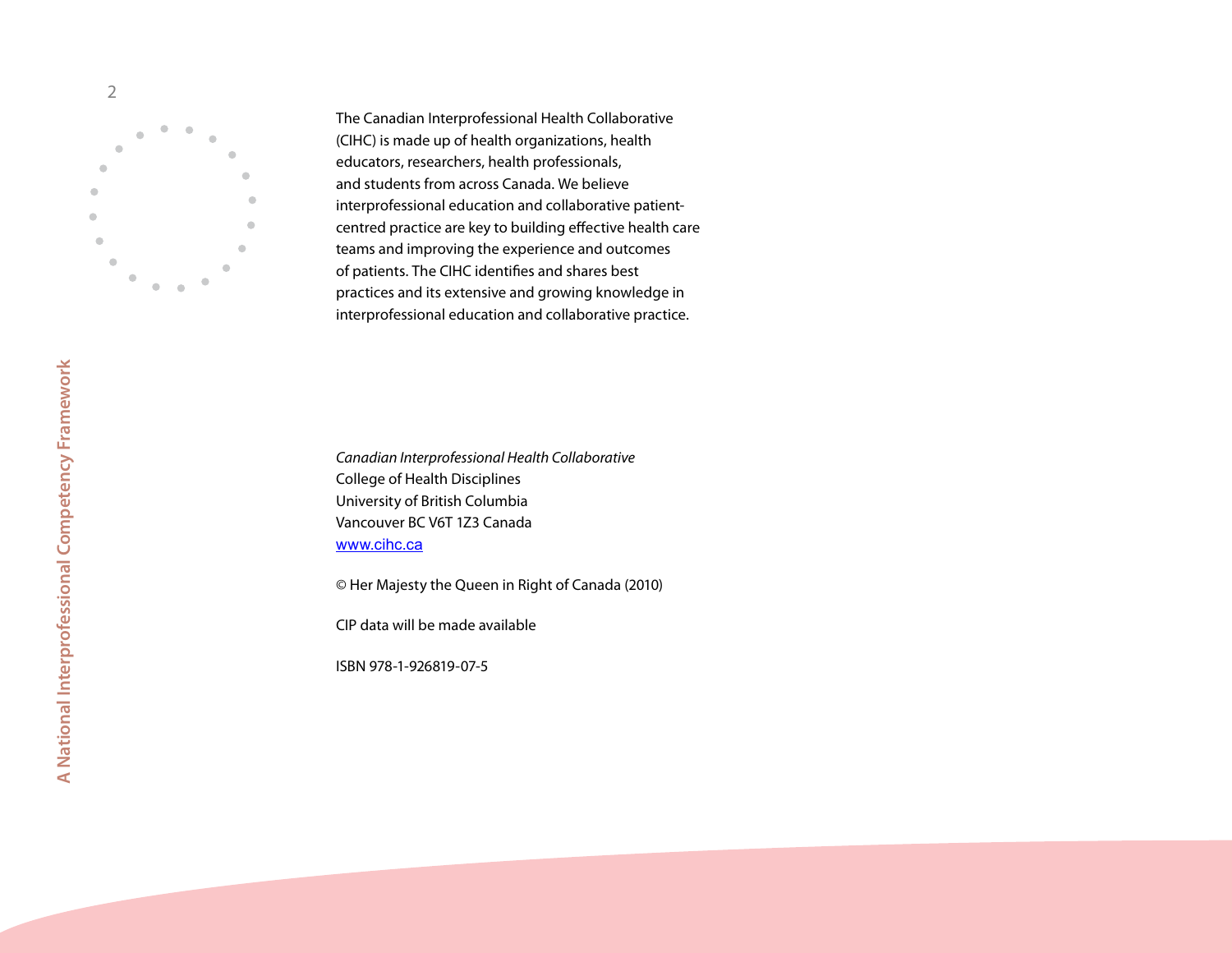# <span id="page-2-0"></span>**Preface**

Over the past three years, the Curriculum Committee of the CIHC has addressed a number of pressing issues that confront the full realization of interprofessional education for collaborative patient centred practice (I ECPCP). The definition and description of a set of competencies that underlie such practice has been one of the most difficult of those issues. All health and human service/social care professions now look to a set of competencies to underpin their curricula, and to inform their scopes of practice.

Well-researched, clearly defined and measurable competencies are now the norm across the professions, where *uni*-professional standards are relatively easily articulated. Describing and defining *inter*professional competencies has proven to be a much more difficult task because at the present time, the field of interprofessional education and care is still not well understood. The Canadian Interprofessional Health Collaborative recognizes this issue, but also understands the great need for a set of interprofessional competencies that can be tested and either verified, adjusted or discarded. This then is a living document which the CIHC offers to colleagues in the global

interprofessional community to work with, and to work on. We invite colleagues to share their experience and learning, so that to goal of a sound set of IP competencies might be achieved through collaborative global endeavour which recognizes linguistic and cultural differences.

The members of the CIHC extend their sincere appreciation to the Curriculum Committee for their work, especially to Drs. Carole Orchard ( University of Western Ontario) and Lesley Bainbridge ( University of British Columbia) who were instrumental in bringing this work to fruition, and to four anonymous reviewers who provided rich insights into the process and product.

John H.V.Gilbert, Ph.D. FC AHS *Project Lead*, CIHC

3

 $\blacksquare$  $\blacksquare$   $\blacksquare$ 

 $\blacksquare$  $\triangle$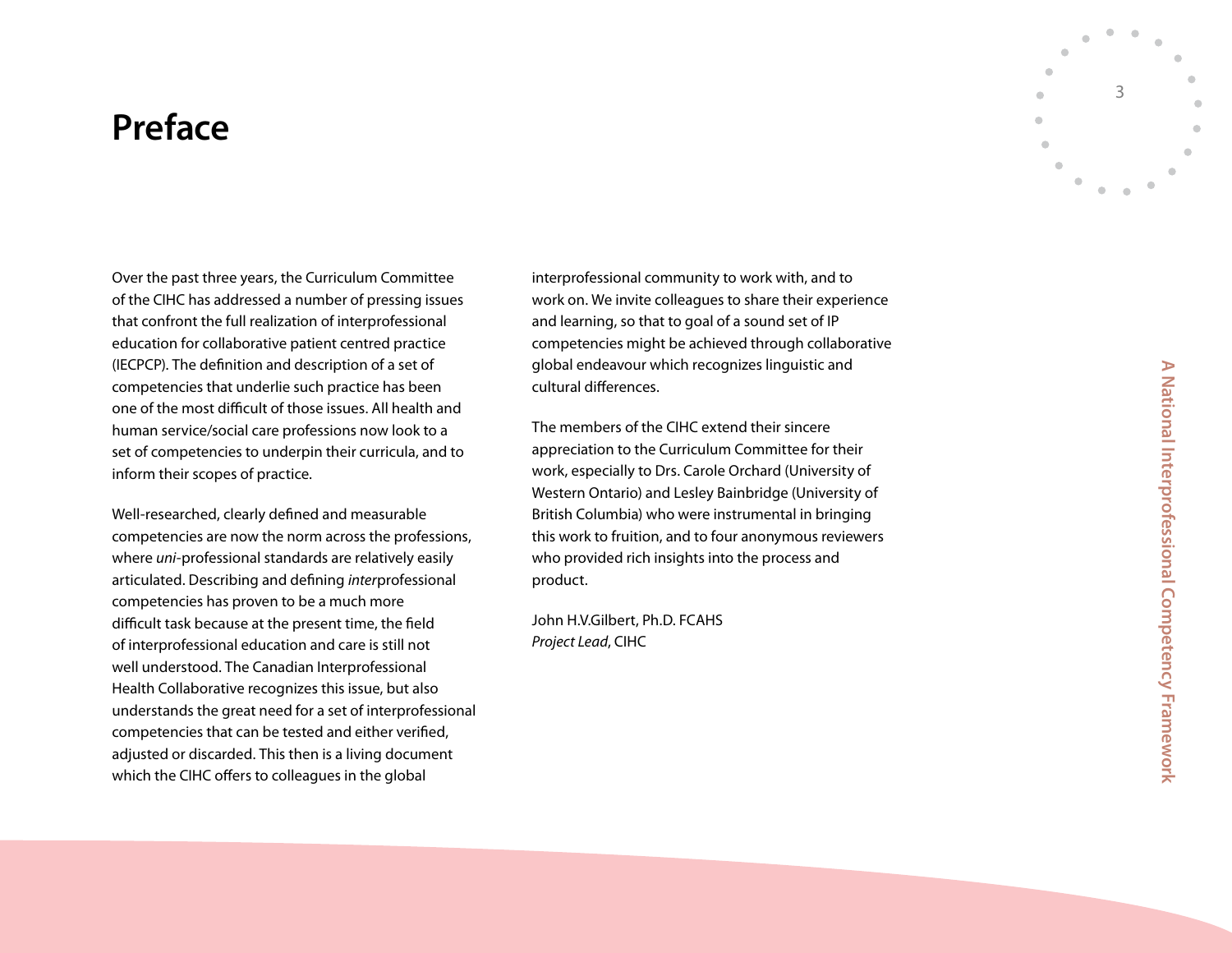<span id="page-3-0"></span>

# **Acknowledgements**

In preparation of this document, the CIHC acknowledges the following individuals for their contributions of time and expertise to the compilation and editing of this National Interprofessional Competency Framework:

#### **CIHC Competencies Working Group**

#### **Co-leads**

Carole Orchard, University of Western Ontario Lesley Bainbridge, University of British Columbia

#### **Members**

Sandra Bassendowski, University of Saskatchewan Lynn Casimiro, University of Ottawa Katherine Stevenson, Health Quality Council, Saskatchewan Susan J. Wagner, University of Toronto Leah Weinberg, University of Manitoba Vernon Curran, Memorial University of Newfoundland Luciano Di Loreto, Chapter Development, NaHSS A Brenda Sawatzky-Girling, Canadian Interprofessional Health Collaborative

#### **Stakeholders consulted**

#### (to be completed)

CIHC would like to acknowledge Juanita Barrett, who coordinated the review of literature and existing competency frameworks, Alix Arndt of the Canadian Interprofessional Health Collaborative for her skills in managing the project through completion, Andrea Burton of the Canadian Interprofessional Health Collaborative for her role in editing the report, and Susanna Gilbert of Monkeytree Creative who formatted this document.

The CIHC Interprofessional Competency Working Group would like to express its sincere thanks to all the individuals and groups who willingly shared their project/site's work on interprofessional competencies. Their contributions significantly assisted the Working Group in developing the Framework.

The Canadian Interprofessional Health Collaborative would like to acknowledge funding support from Health Canada. The views expressed here do not necessarily represent the views of Health Canada.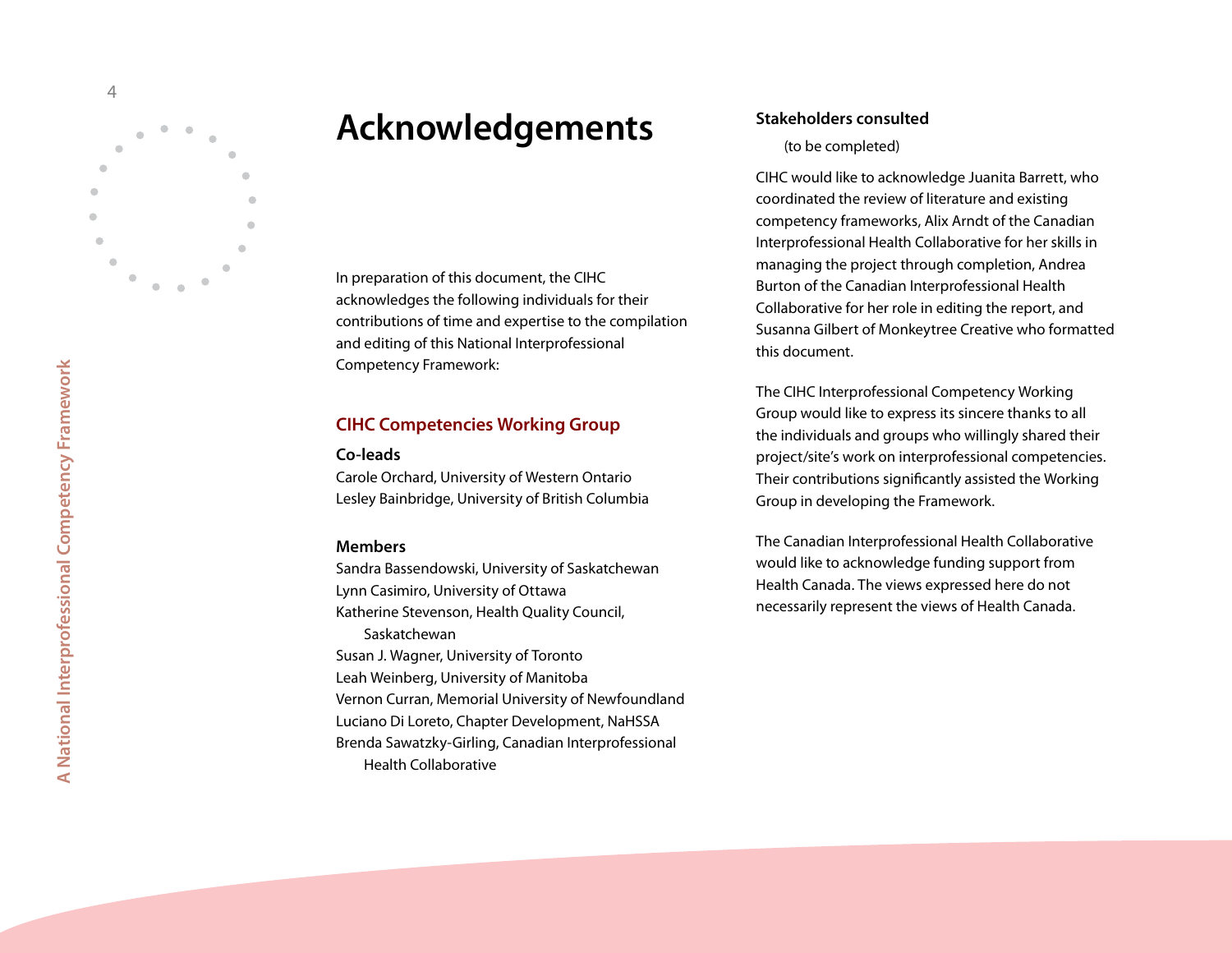# **Contents**

A National Interprofessional Competency Framework **A National Interprofessional Competency Framework**

 $\triangle$ 

 $\bullet$ 

 $\qquad \qquad \bullet$ 

 $\blacksquare$ 

 $\blacksquare$ 

 $\bullet$ 

5

 $\blacksquare$ 

 $\blacksquare$ 

ó

Ċ

 $\bullet$  $\bullet$  $\bullet$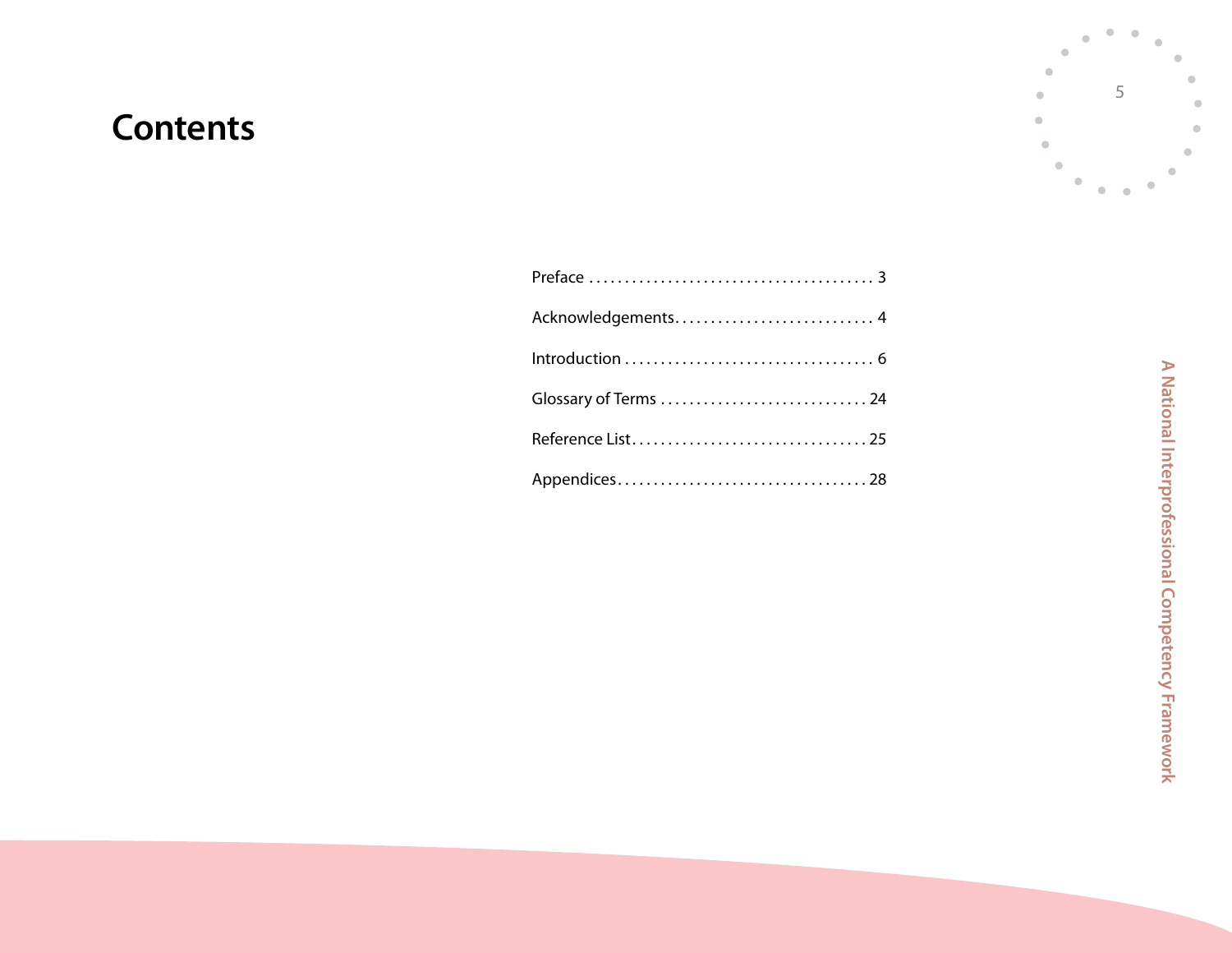<span id="page-5-0"></span>

# **Introduction**

The overall goal of interprofessional education and collaborative practice is to provide health system users with improved health outcomes. Interprofessional collaboration (IPC) occurs when learners/practitioners, patients/clients/families and communities develop and maintain interprofessional working relationships that enable optimal health outcomes. Interprofessional education (IP E), which is the process of preparing people for collaborative practice, and IPC itself, are more and more frequently incorporated into health professional education and models of practice. For this reason, a clear understanding of the characteristics of the ideal collaborative practitioner is required to inform curriculum and professional development for interprofessional *education*, and enlighten professional practice for interprofessional *collaboration*.

In the fall of 2008, the Canadian Interprofessional Health Collaborative (CIHC), with funding from Health Canada, established a working group whose mandate was to:

- $\Omega$  review the literature related to competencies,
- $\overline{O}$  review existing competency frameworks for IP E and IPC and other competency frameworks for health providers (assuming that existing competency frameworks could provide a starting point for analysis and debate and encourage shared thinking around the key foundations for an interprofessional competency framework), and
- O develop a Canada-wide competency framework for interprofessional collaboration.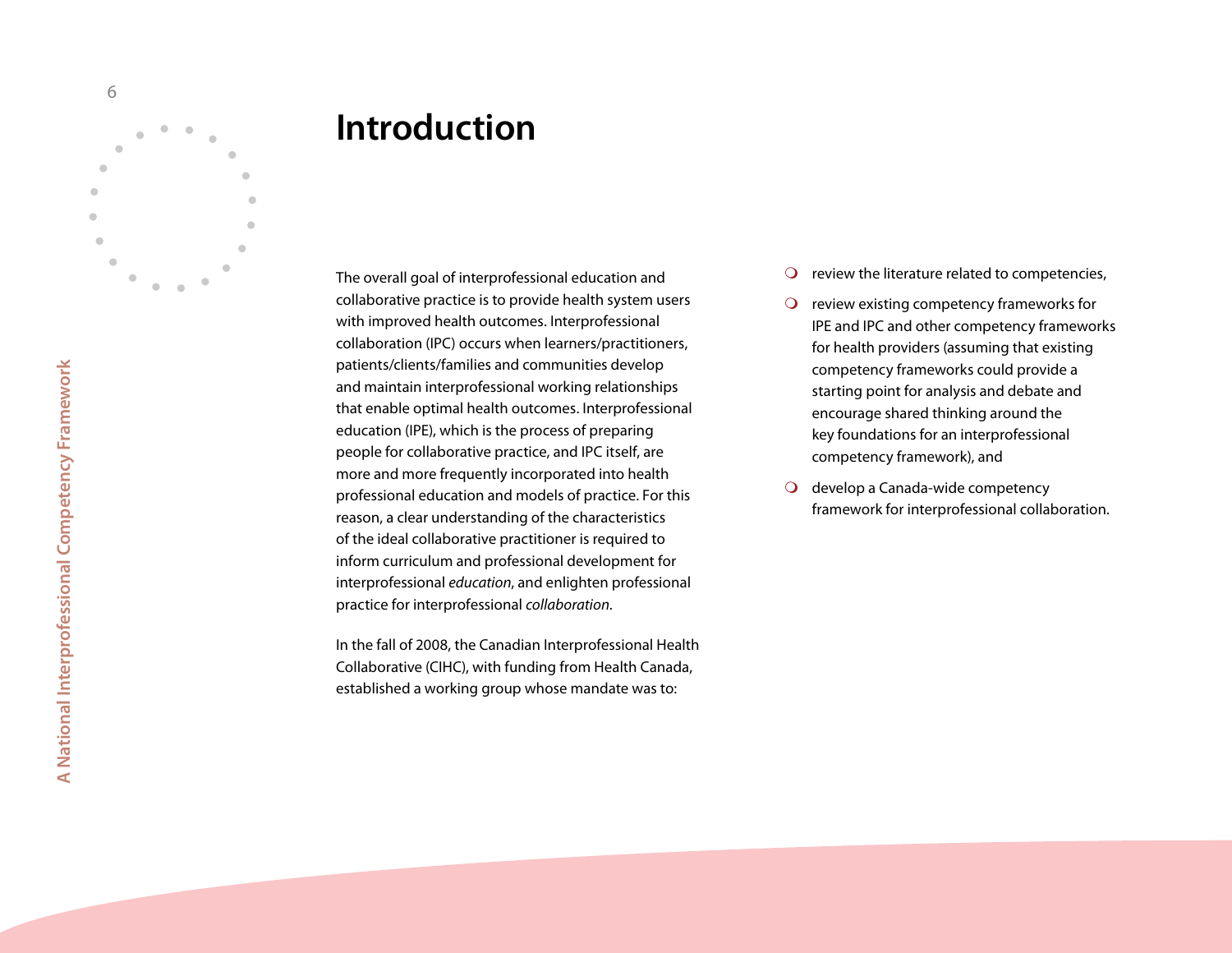### **BACKGROUN**

Over the past few decades, competencies have developed as a way of capturing the knowledge, the skills, and the attitudes and behaviours required to be a successful practitioner in any profession.

This approach to describing required professional skills and behaviors is used in examples such as the CanMeds Competency Framework for medicine, and its adaptation for other Canadian health professions such as pharmacy and occupational therapy<sup>1,2,3</sup>. Regulation of professional practice has been the driver for some of these frameworks, such as the Canadian harmonized entry-to-practice competency framework for nursing graduates 4 . Other frameworks have been developed for clinical psychology 5 , and more recently for specific health-related organizations such as the Canadian Patient Safety Institute<sup>6</sup> and the Public Health Agency of Canada 7 . Many of these frameworks acknowledge the importance of interprofessional collaboration and teamwork but have not provided explicit direction for interprofessional practice. Although there has been a call for an interprofessional competency framework from Barr 8 , McPherson, Headrick and Moss 9 , and McNair<sup>10</sup>, this is the first attempt to develop a Canadian model of interprofessional competencies that is applicable to all health professions.

The National Interprofessional Competency Framework is based on a review of the literature related to

competencies and competency-based education as well as existing competency frameworks. In particular, Rogiers and Tardif are two major competency proponents whose ideas guided the interpretation of this framework. CIHC has adopted Rogiers overarching goal of a set of competencies that "enable the learner to master those situations he will have to deal with in his professional and/or private life"11-181

A competency framework needs to help learners or practitioners make sense of the learning process (process), differentiate matters by relevance (relevance), apply learning to practical situations (application), and associate learning elements (integration). In addition Tardif<sup>12</sup> described five characteristics key to the integration of competencies: COMPLEXITY (resulting from the dynamic organization of components); **ADDITIVE** (application of knowledge, skills, attitudes to formulate judgments); **INTEGRATED** (diversity  $\alpha$  findividual resources); DEVELOPMENTAL (capacity is developmental over the lifespan); and **EVOLUTIONARY** (applied within a given context; each actualization of competencies creates new understandings).

This document describes an approach to competencies that can guide interprofessional education and collaborative practice for all professions in a variety of contexts. Additional details about the findings in the literature and the background to the competency framework can be found in Appendix 1.



 $\blacksquare$ 

7

 $\blacksquare$  $\alpha$   $\bullet$ 

 $\mathbf{r}$  $\blacksquare$  $\blacksquare$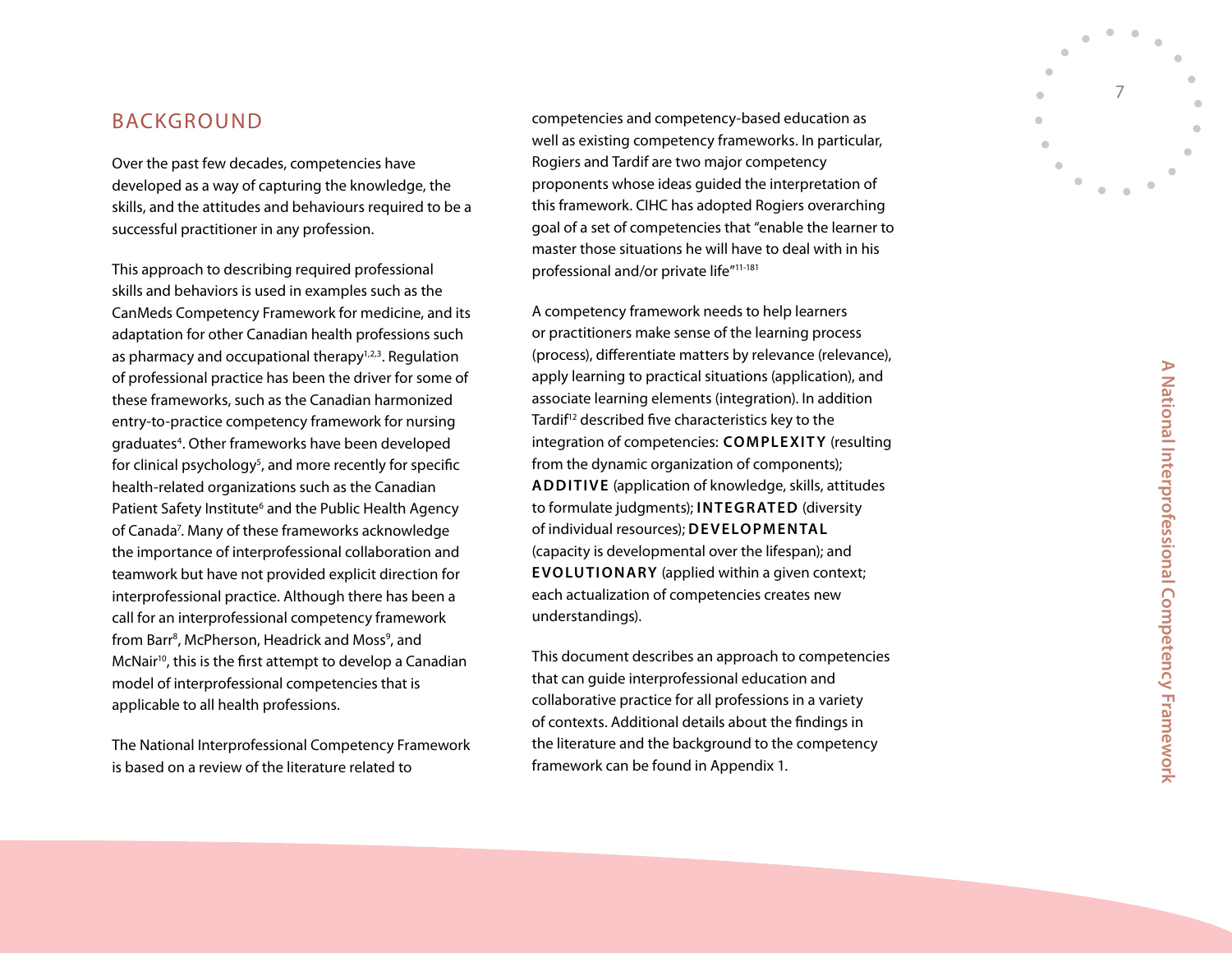

# OVERVIEW OF THE NATIONAL INTERPROFESSIONAL COMPETENCY FRAMEWORK

A working group of CIHC volunteers provided oversight and advice on the development of the Canadian Interprofessional Competency Framework. An external group was contracted to review and summarize the peer reviewed and grey literature as well as selected competency frameworks. The competencies described are practice-focused, requiring development and demonstration of the knowledge, skills, attitudes, values and judgments involved in practicing collaboratively.

#### **What is Interprofessional Collaboration?**

Interprofessional collaboration is the process of developing and maintaining effective interprofessional working relationships with learners, practitioners, patients/clients/ families and communities to enable optimal health outcomes. Elements of collaboration include respect, trust, shared decision making, and partnerships.

For interprofessional teams of learners and practitioners to work collaboratively, the integration of role clarification, team functioning, collaborative leadership, and a patient/client/ family/community-centred focus to care/services is supported through interprofessional communication. Effective interprofessional

communication is dependent on the ability of teams to deal with conflicting viewpoints and reach reasonable compromises.

#### **How is this Framework Unique?**

The CIHC National Interprofessional Competency Framework uses competencies in a unique way. Rather than focusing on demonstrated behaviours to determine competence, the framework relies on the ability to integrate knowledge, skills, attitudes, and values in arriving at judgments<sup>11,12</sup>. Interprofessional competencies are developed to help achieve interprofessional collaboration. They are consistent and stand the test of time. The related descriptors or indicators, however, are individualized based on the level of experience of learners or practitioners, and reflect their learning or practice context. A competency framework is integrated into education and practice in a way that builds on existing knowledge, values, skills, attitudes, and judgments of learners and practitioners.

#### **What Assumptions Were Made?**

Several assumptions underpin the CIHC National Interprofessional Competency Framework and these include:

 $\bigcirc$  strong, overarching competency statements last over long periods of time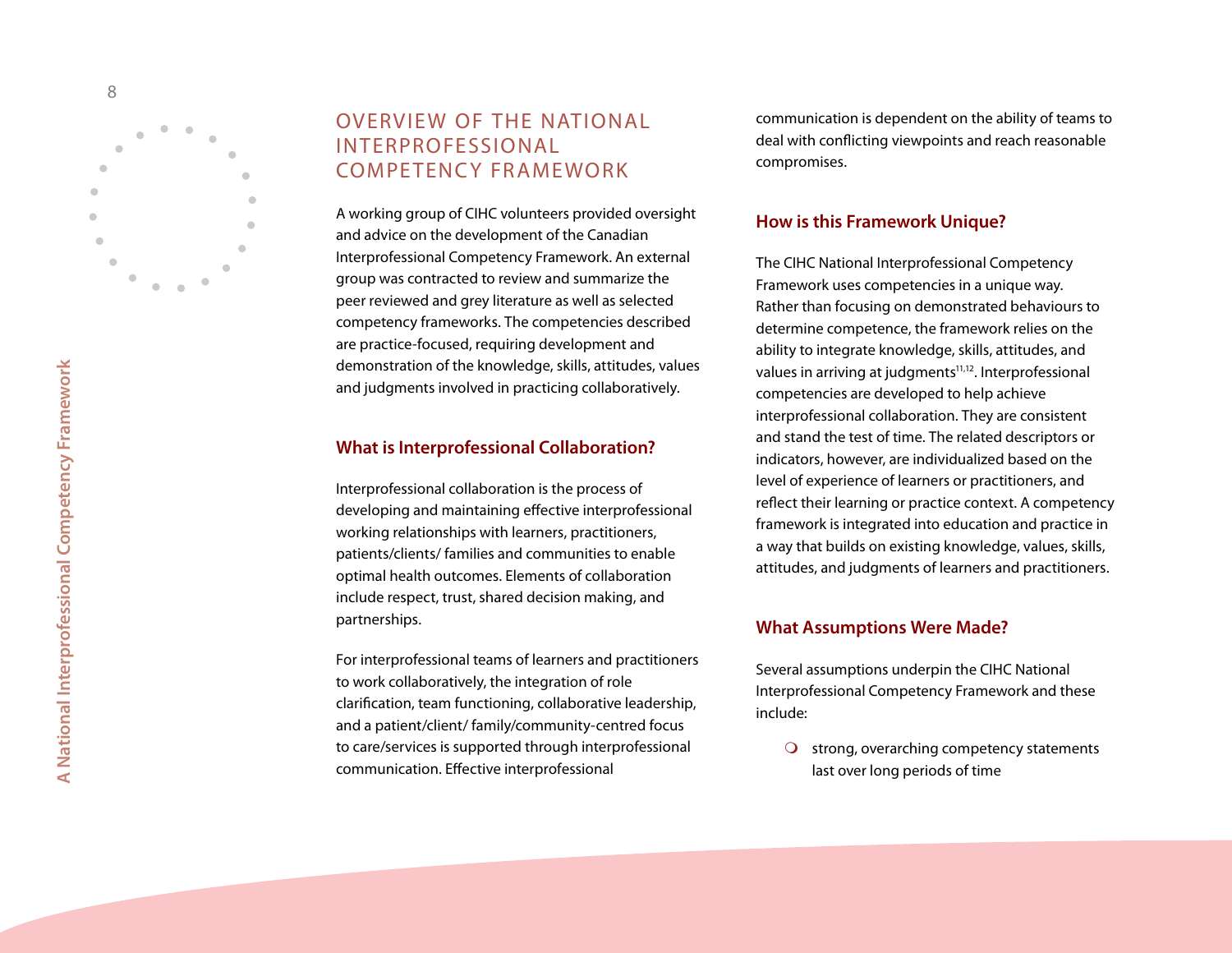- $\bigcirc$  competency descriptors identify knowledge, skills, attitudes, values, and judgments that are dynamic, developmental, and evolutionary
- $\bigcirc$  interprofessional learning is additive and reflects a continuum of learning
- $\bigcirc$  interprofessional collaborative practice is essential for improvement in patient/client/ family and community health outcomes
- $\bigcirc$  the level of interprofessional competence demonstrated is dependent on the depth and breadth of opportunities for education and practice experience with, from, and about other health providers  $\circ$   $\circ$   $\circ$   $\circ$   $\circ$   $\circ$   $\circ$   $\circ$
- adoption of interprofessional competencies into health professional programs occurs at different rates depending upon the level of learner and the complexity of learning tasks
- adoption of interprofessional competencies may require a shift in how learners, practitioners, educators, and practice environments conceptualize collaboration
- $\bigcirc$  interprofessional collaborative practice requires a consistent culture between learning and practice that supports interprofessional collaborative competencies

# THE COMPETENCY FRAMEWORK

This National Interprofessional Competency Framework provides an integrative approach to describing the competencies required for effective interprofessional collaboration. Six competency domains highlight the knowledge, skills, attitudes and values that shape the judgments essential for interprofessional collaborative practice.

The six competency domains are:

- 1) interprofessional communication
- 2) patient/client/family /community-centred care
- 3) role clarification
- 4) team functioning
- 5) collaborative leadership
- 6) interprofessional conflict resolution

The set of competencies in this framework allows students and practitioners to learn and apply the competencies no matter their level of skill or the type of practice setting or context (see Figure 1). The ability of learners and practitioners to collaborate is developmental - each of the competencies develops over the individual's professional lifespan and is implemented within any relevant practice/ learningsituation. Overall, each competency can be integrated into every new experience without compromising any of the competencies.

 $\mathsf{Q}$ 

 $\blacksquare$ 

 $\triangle$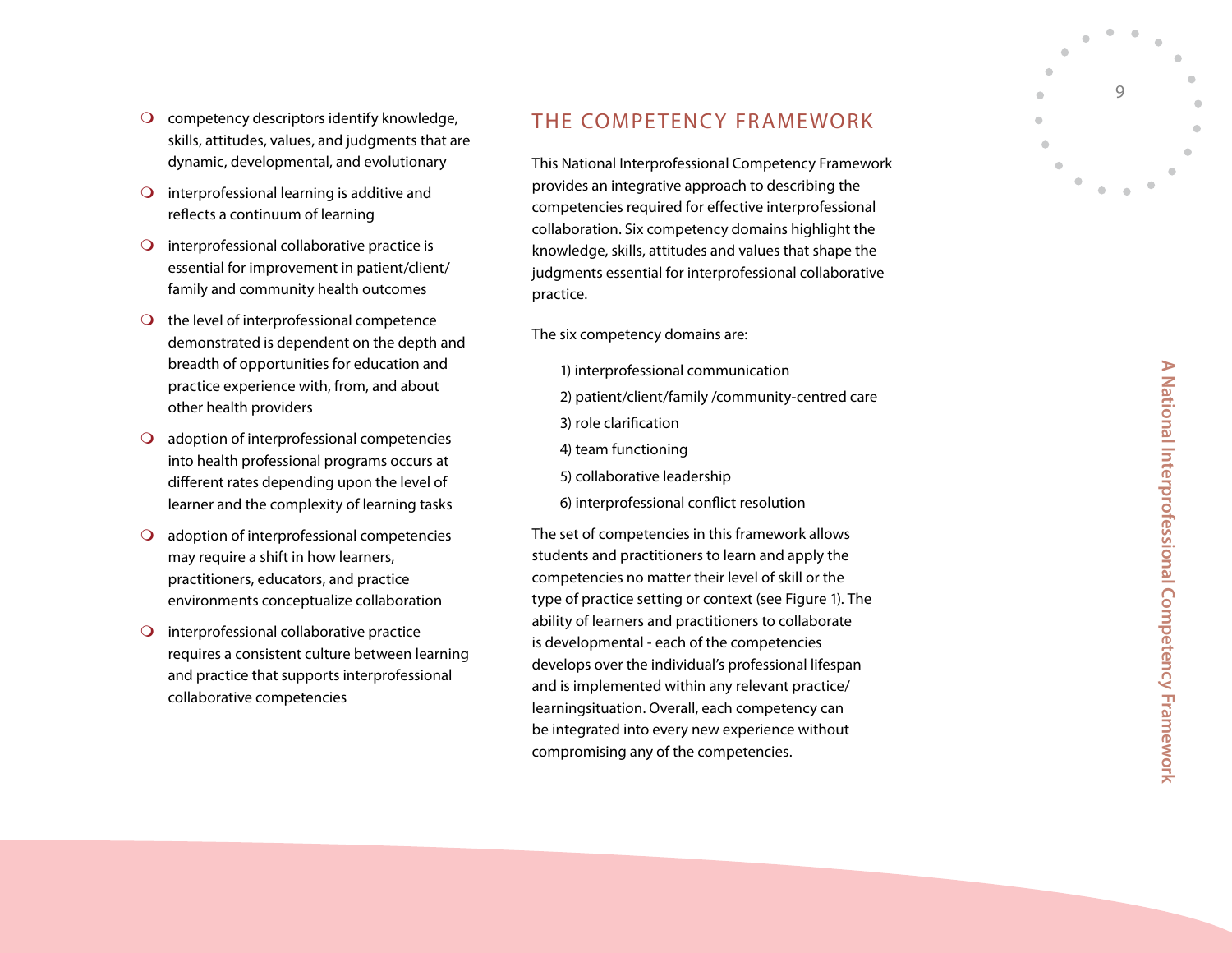

To assist the reader, the six competency domains are explained below individually although their application is interdependent of each other. The result is a dynamic and flexible foundation for interprofessional learning and practice. The framework comprises:

- $\overline{O}$  two domains that support the others: interprofessional communication and patient/ client/family/community-centred care
- $\bigcirc$  four domains within the integrated whole: role clarification, team functioning, interprofessional conflict resolution and collaborative leadership  $\circ$  0
- $\bigcirc$  The two supporting domains always influence the other four. For example, team functioning is highly relevant to practitioners who work in a formalized team setting but for those who work in clinical areas in which interaction with other health care providers is episodic and characterized by short term encounters, formal team functioning may not be as relevant. However, collaborative patient-centred care and interprofessional communication with other health professionals will be relevant in ALL situations.

Figure 1 represents the configuration of the domains and highlights three background considerations that influence how the competency framework may be applied in different situations. The domains and the background considerations are described below in detail.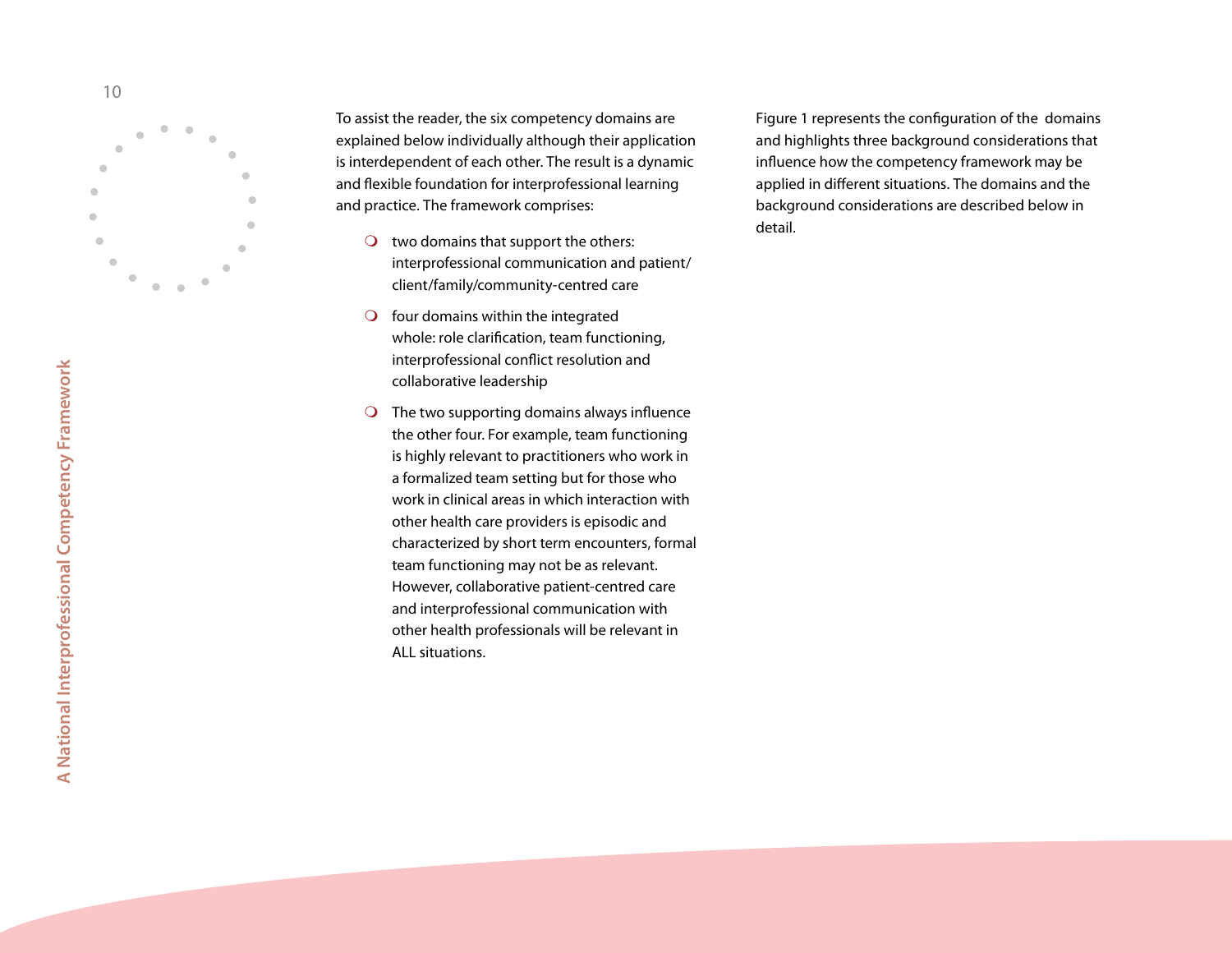#### **Figure 1: The National Competency Framework**



11

 $\bullet$  $\bullet$   $\bullet$ 

ó ă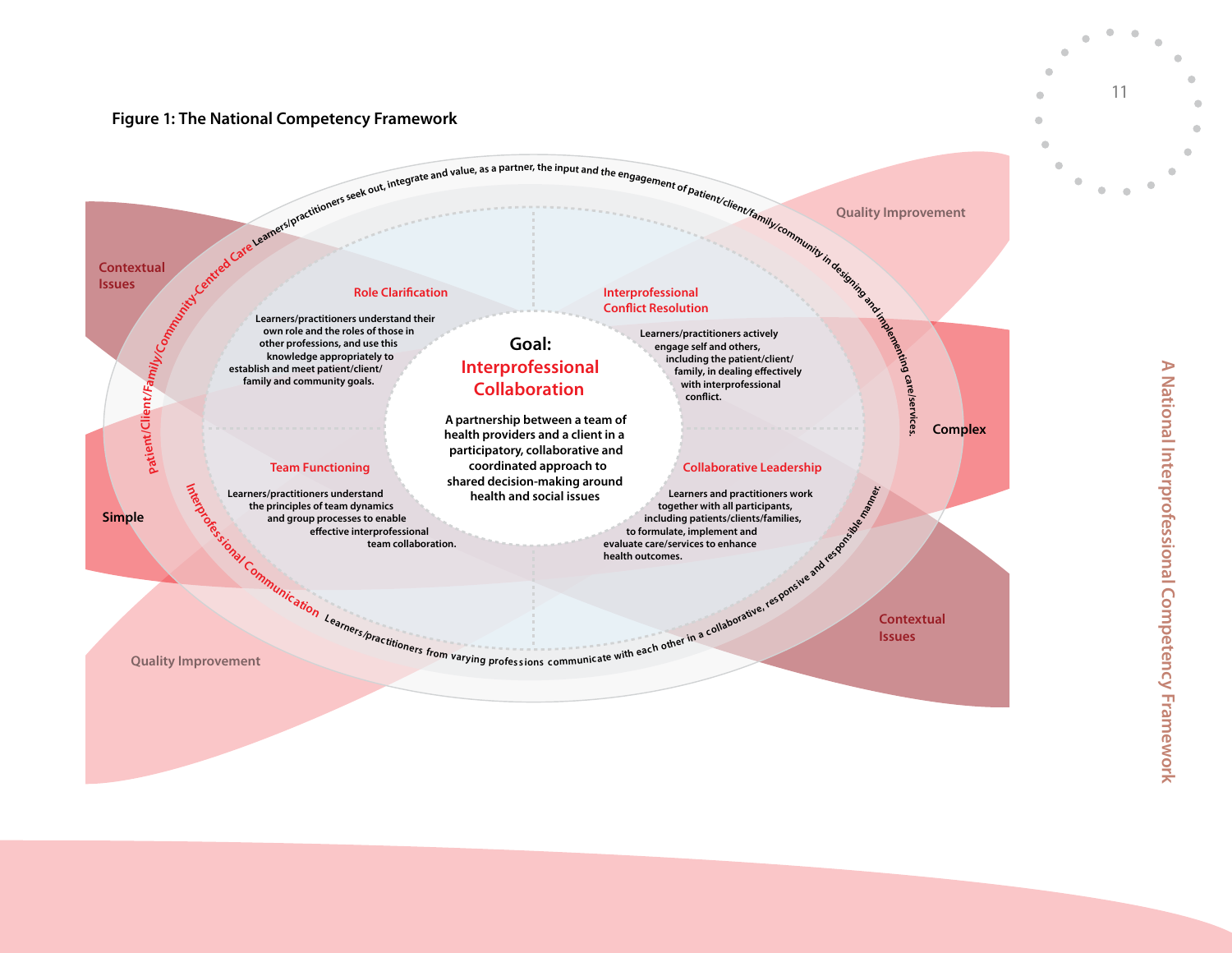

## **Domain: Role Clarification**

#### **CO M PE T E N C Y S TAT E M E N T :** Learners/

practitioners understand their own role and the roles of those in other professions, and use this knowledge appropriately to establish and achieve patient/client/ family and community goals.

#### **Descriptors**

To support interprofessional collaborative practice learners/practitioners demonstrate role clarification, by:

- $\bigcirc$  describing their own role and that of others
- recognizing and respecting the diversity  $\bullet$ of other health and social care roles, responsibilities, and competencies
- $\overline{O}$ performing their own roles in a culturally respectful way
- $\bigcirc$  communicating roles, knowledge, skills, and attitudes using appropriate language;
- accessing others' skills and knowledge appropriately through consultation
- $\bigcirc$  considering the roles of others in determining their own professional and interprofessional roles O O O O O
- integrating competencies/roles seamlessly into  $\bullet$ models of service delivery.

#### **Explanation/ Rationale**

Role clarification occurs when learners/practitioners understand their own role and the roles of others and use this knowledge appropriately to establish and achieve patient/client, family, and community goals. Students and practitioners need to clearly articulate their roles, knowledge, and skills within the context of their clinical work. Each must have the ability to listen to other professionals to identity where unique knowledge and skills are held, and where shared knowledge and skills occur. To be able to work to their full scope of practice, individuals must frequently determine who has the knowledge and skills needed to address the needs of patients/clients to allow for a more appropriate use of practitioners and a more equitable distribution of workload.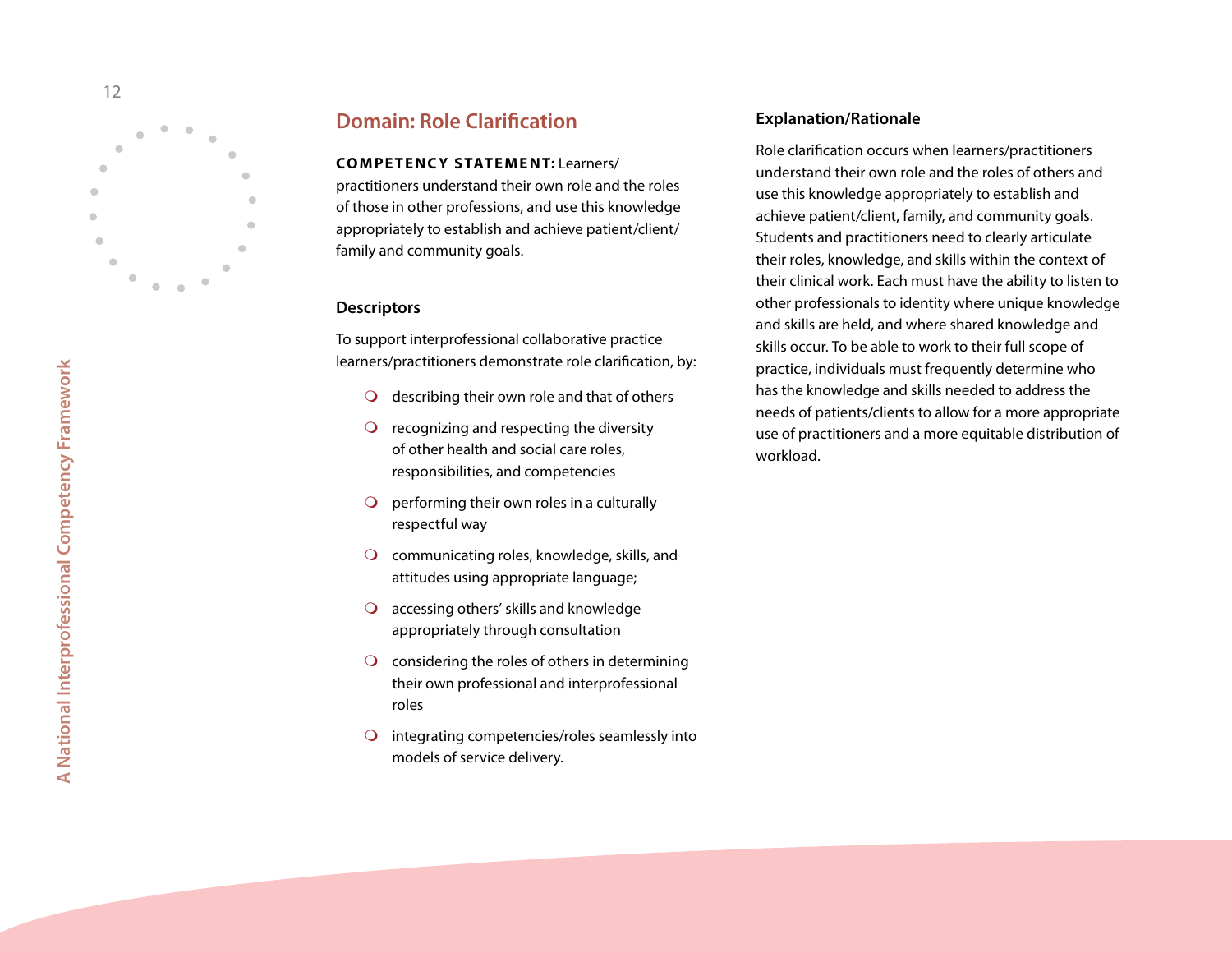# **Domain: Patient/Client/Family/ Community-Centred Care**

#### **CO M PE T E N C Y S TAT E M E N T:** Learners/

practitioners seek out**,** integrate and value, as a partner, the input and the engagement of the patient/client/ family/community in designing and implementing care/ services.

#### **Descriptors**

To support interprofessional collaborative practice that is patient/ client/ family-centred, learners/ practitioners need to:

- $\bigcirc$  support participation of patients/clients and their families, or community representatives as integral partners with those health care personnel providing their care or service planning, implementation, and evaluation  $\circ$
- $\bigcirc$  share information with patients/clients (or family and community) in a respectful manner and in such a way that is understandable, encourages discussion, and enhances participation in decision-making
- $\overline{Q}$  ensure that appropriate education and support is provided by learners/practitioners to patients/ clients, family members and others involved with their care or service; and
- listen respectfully to the expressed needs of all parties in shaping and delivering care or services.

#### **Explanation/ Rationale**

In patient/family/client/community-centred care/ services, the interprofessional team integrates and values, as a partner, the input of a patient/client/family or community in the design and implementation of care and/or services. Orchard defines patient/client/familycentred collaborative care as a "partnership between a team of health providers and a patient where the patient retains control over his/her care and is provided access to the knowledge and skills of team members to arrive at a realistic team-shared plan of care and access to the resources to achieve the plan"<sup>14</sup>. In patient/clientcentred collaborative practice, patients/clients are seen as experts in their own lived experiences and are critical O ensure that appropriate<br>is provided by learners/<br>patients/ clients, family<br>involved with their care<br>O listen respectfully to the<br>all parties in shaping an<br>services.<br>**Explanation/Rationale**<br>In patient/family/client/commun

**A National Interprofessional Competency Framework**  $\blacktriangleright$ National Interprofessional Competency Framework

13

 $\blacksquare$  $\blacksquare$ 

ò.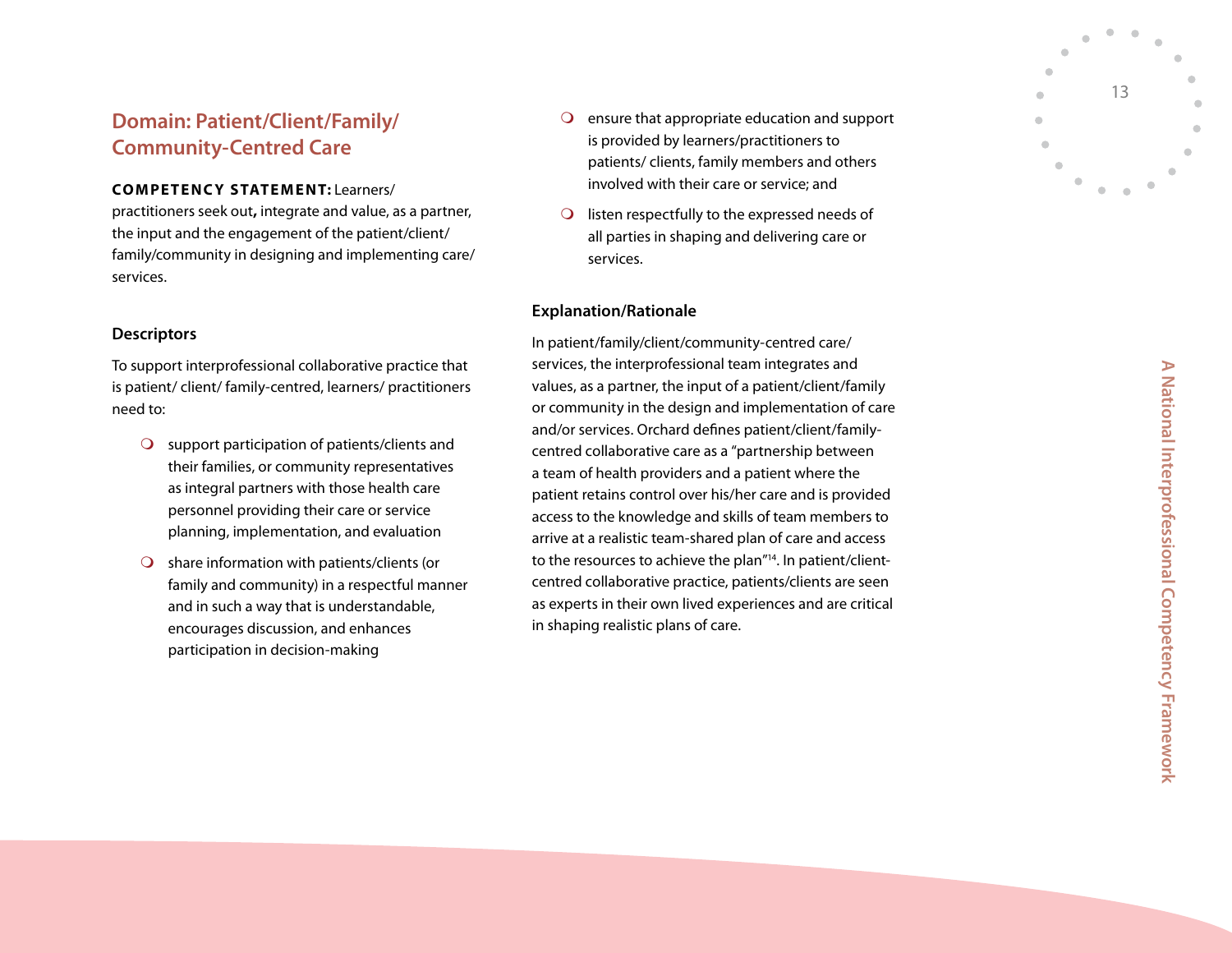

## **Domain: Team Functioning**

**CO M PE T E N C Y S TAT E M E N T:** Learners/ practitioners understand the principles of team work dynamics and group/team processes to enable effective interprofessional collaboration.

#### **Descriptors**

To support interprofessional collaboration, learners/ practitioners are able to:

- understand the process of team development
- $\bigcirc$  develop a set of principles for working together that respects the ethical values of members
- $\bigcirc$  effectively facilitate discussions and interactions among team members
- $\Omega$ participate and be respectful of all members' participation in collaborative decision-making
- $\Omega$  regularly reflect on their functioning with team learners/practitioners and patients/clients/ families
- $\overline{Q}$  establish and maintain effective and healthy working relationships with learners/ practitioners, patients/clients, and families, whether or not a formalized team exists
- $\bigcirc$  respect team ethics, including confidentiality, resource allocation, and professionalism.

#### **Explanation/ Rationale**

Safe and effective working relationships and respectful inclusion of patients/clients/families are characteristic of interprofessional collaborative practice. Collaboration requires trust, mutual respect, availability, open communication and attentive listening – all characteristics of cooperative relationships. Learners/ practitioners must be able to share information needed to coordinate care with each other and patients/clients, families and communities to avoid gaps, redundancies, errors that impact both effectiveness and efficiency of care delivery. Complex situations may require shared care planning, problem-solving and decision making for the best outcomes possible.

In some situations, collaborative practice is undertaken via a formal interprofessional team, requiring an understanding of team developmental dynamics, or practice in a micro-system, requiring awareness of how organizational complexity influences collaborative practice. Learners/practitioners need to regularly reflect on their effectiveness in working together and also in achieving the needs of patients/clients/families. Awareness of and commitment to interprofessional ethics unites all learners/practitioners in the common goal of delivering the best care possible to patients/ clients, families, and communities and is fundamental to the ability to work together collaboratively.

1 4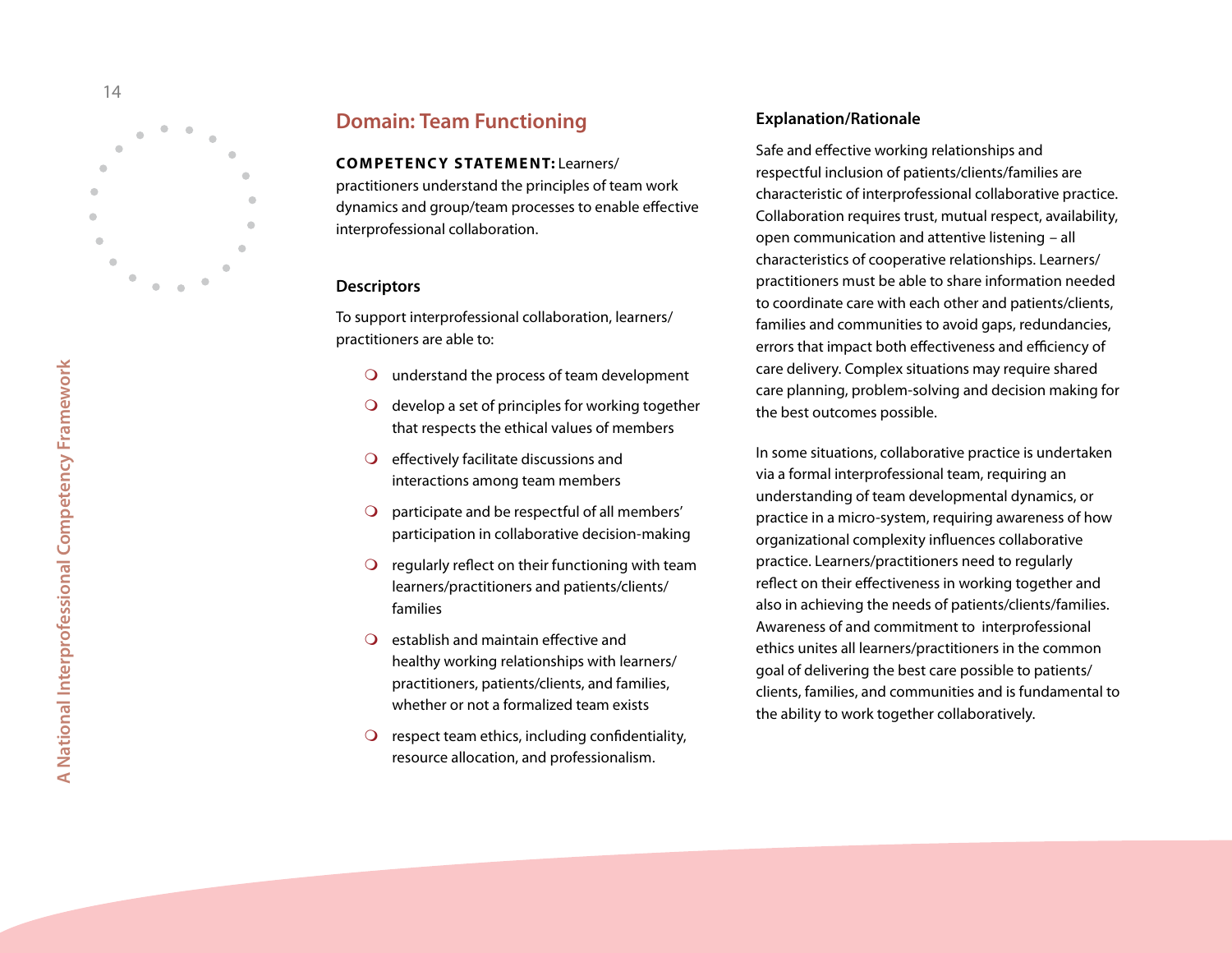# **Domain: Collaborative Leadership**

#### **CO M PE T E N C Y S TAT E M E N T:** Learners/

practitioners understand and can apply leadership principles that support a collaborative practice model.

#### **Descriptors**

This domain supports shared decision-making as well as leadership but it also implies continued individual accountability for one's own actions, responsibilities and roles as explicitly defined within one's professional/disciplinary scope of practice. To support interprofessional collaborative practice learners/ practitioners collaboratively determine who will provide group leadership in any given situation by supporting:

- $\bigcirc$  work with others to enable effective patient/ client outcomes
- $\bigcirc$  advancement of interdependent working relationships among all participants
- $\bigcirc$  facilitation of effective team processes
- $\bigcirc$  facilitation of effective decision making
- $\overline{Q}$  establishment of a climate for collaborative practice among all participants O O O O O
- co-creation of a climate for shared leadership and collaborative practice
- $\Omega$  application of collaborative decision-making principles
- integration of the principles of continuous quality improvement to work processes and outcomes.

#### **Explanation/ Rationale**

Within collaborative or shared leadership, learners/ practitioners support the choice of leader depending on the context of the situation. Learners/practitioners assume shared accountability for the processes chosen to achieve outcomes. Heinneman and Zeiss suggest "leadership among members is based upon the need for specific kinds of expertise needed at a given point in time" 15-10 There are two components to the leadership role: task-orientation and relationship-orientation. In the former, the leader helps other members keep on task in achieving a commonly agreed upon goal, while in the latter, the leader assists members to work more effectively together<sup>15</sup>. In a shared leadership model, patients/clients may choose to serve as the leader or leadership may move among learners/practitioners to provide opportunities to be mentored in the leadership role. In some cases, there may be two leaders-one for learners/practitioners to keep the work flowing and the other who connects with patients/clients/families in a helping relationship, serving as the link between the O application of collat<br>principles<br>O integration of the pi<br>quality improvemer<br>outcomes.<br>**Explanation/Rationale**<br>Within collaborative or share<br>practitioners support the cheon the context of the situatic<br>assume shared accoun

15

 $\bullet$  $\alpha$ 

 $\blacksquare$  $\triangle$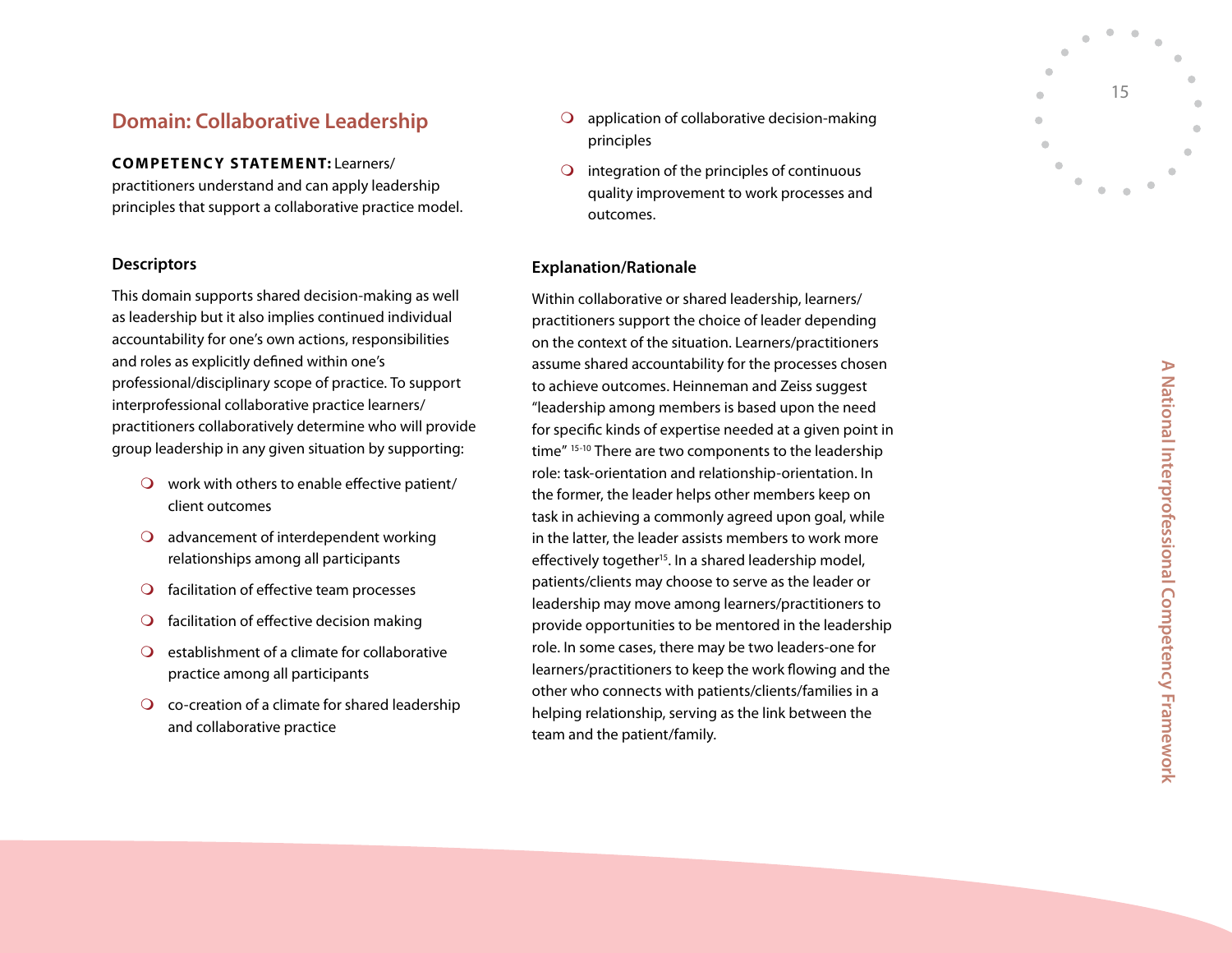

# **Domain: Interprofessional Communication**

**CO M PE T E N C Y S TAT E M E N T :** Learners/

practitioners from different professions communicate with each other in a collaborative, responsive and responsible manner.

#### **Descriptors**

To support interprofessional collaborative practice, learners/practitioners are able to:

- $\overline{Q}$  establish team work communication principles
- $\bigcirc$  actively listen to other team members including patients/clients/families O O O O
- communicate to ensure common understanding of care decisions
- $\bigcirc$  develop trusting relationships with patients/ clients/families and other team members
- $\bigcirc$  effectively use information and communication technology to improve interprofessional patient/client/community-centred care, assisting team members in:
- setting shared goals  $\bullet$
- collaboratively setting shared plans of care;
- supporting shared decision-making;
- •••••••••••••• sharing responsibilities for care across  $\bullet$ team members; and
- demonstrating respect for all team members including patients/clients/ families.

#### **Explanation/ Rationale**

Communication skills are essential for all learners/ practitioners and involve the ability to communicate effectively with others, especially those from other professions, as well as patients/clients/ families, in a collaborative, responsive and responsible manner. Communications in an interprofessional environment is demonstrated through listening and other non-verbal means, and verbally through negotiating, consulting, interacting, discussing or debating. Respectful interprofessional communication incorporates full disclosure and transparency in all interactions with others including patients/clients/families. All team members enact interprofessional communication that is consistently authentic and demonstrates trust with learners/practitioners, patients/clients and their families.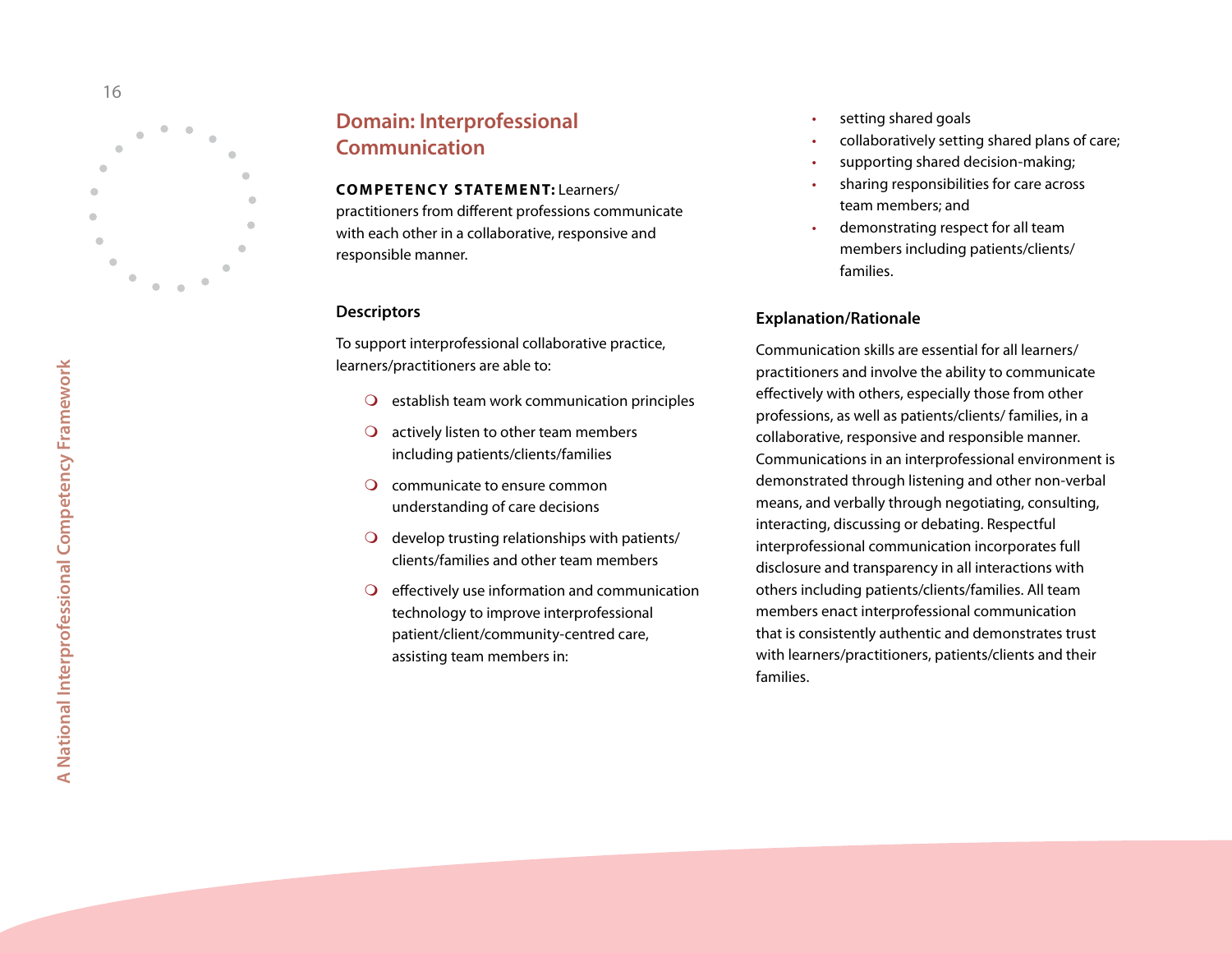# NATIONAL INTERPROFESSIONAL COMPETENCY FRAMEWORK

The CIHC National Interprofessional Competency Framework describes the competencies required for effective interprofessional collaboration. Six competency domains highlight the knowledge, skills, attitudes and values that together shape the judgments that are essential for interprofessional collaborative practice. These domains are:

- Role Clarification  $\bullet$
- Team Functioning  $\circ$
- Patient/Client/Family/Community-Centred Care  $\circ$
- **Q** Collaborative Leadership
- Interprofessional Communication  $\overline{O}$
- Interprofessional Conflict Resolution  $\overline{O}$

**Quick Reference Guide**



The following diagram represents the configuration of the six domains and highlights three background considerations that influence how the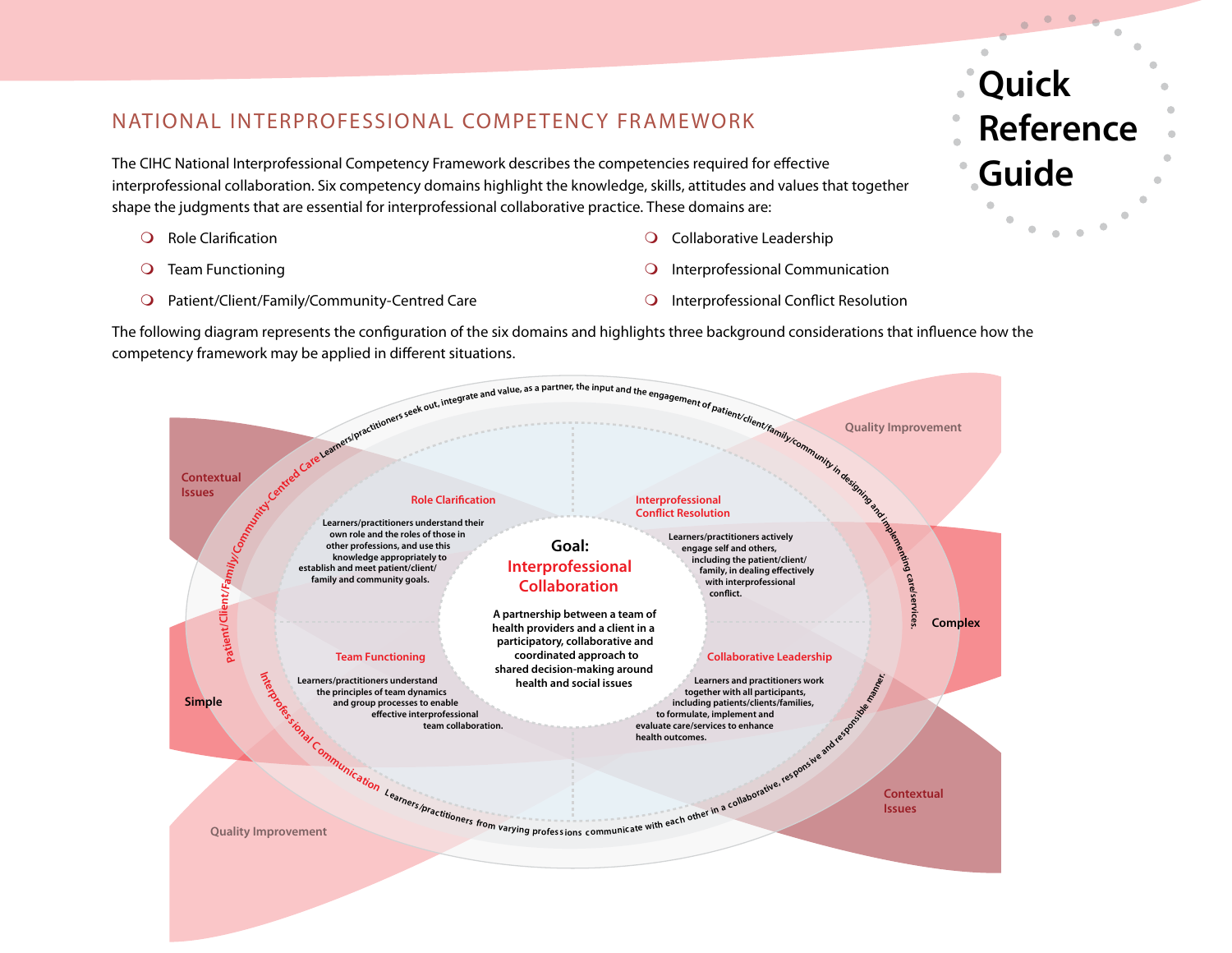#### **Role Clarification**

Learners/practitioners understand their own role and the roles of those in other professions, and use this knowledge appropriately to establish and achieve patient/client/family and community goals. To support interprofessional collaborative practice, learners/ practitioners are able to:

- $\bigcirc$  describe their own role and that of others
- $\Omega$  recognize and respect the diversity of other health and social care roles, responsibilities, and competencies
- $\bigcirc$  perform their own roles in a culturally respectful way
- $\Omega$  communicate roles, knowledge, skills, and attitudes using appropriate language
- $\Omega$  access others' skills and knowledge appropriately through consultation
- $\Omega$  consider the roles of others in determining their own professional and interprofessional roles
- $\Omega$  integrate competencies/roles seamlessly into models of service delivery

#### **Patient/Client/Family/Community-Centred Care**

Learners/practitioners seek out, integrate and value, as a partner, the input, and the engagement of the patient/client/family/community in designing and implementing care/services. To support interprofessional collaborative practice that is patient/client/familycentred, learners/practitioners need to:

- $\Omega$  support the participation of patients/clients, their families, and/or community representatives as integral partners alongside with healthcare personnel
- $\Omega$  share information with patients/clients (or family and community) in a respectful manner and in such a way that it is understandable, encourages discussion, and enhances participation in decision-making
- $\Omega$  ensure that appropriate education and support is provided to patients/clients, family members and others involved with care or service
- $\Omega$  listen respectfully to the expressed needs of all parties in shaping and delivering care or services

#### **Team Functioning**

Learners/practitioners understand the principles of team work dynamics and group/team processes to enable effective interprofessional collaboration. To support interprofessional collaboration, learners/practitioners are able to:

- $\Omega$  understand the process of team development
- $\bigcirc$  develop a set of principles for working together that respects the ethical values of members
- $\bigcirc$  effectively facilitate discussions and interactions among team members
- $\Omega$  participate, and be respectful of all members' participation, in collaborative decision-making
- $\Omega$  regularly reflect on their functioning with team learners/ practitioners and patients/clients/families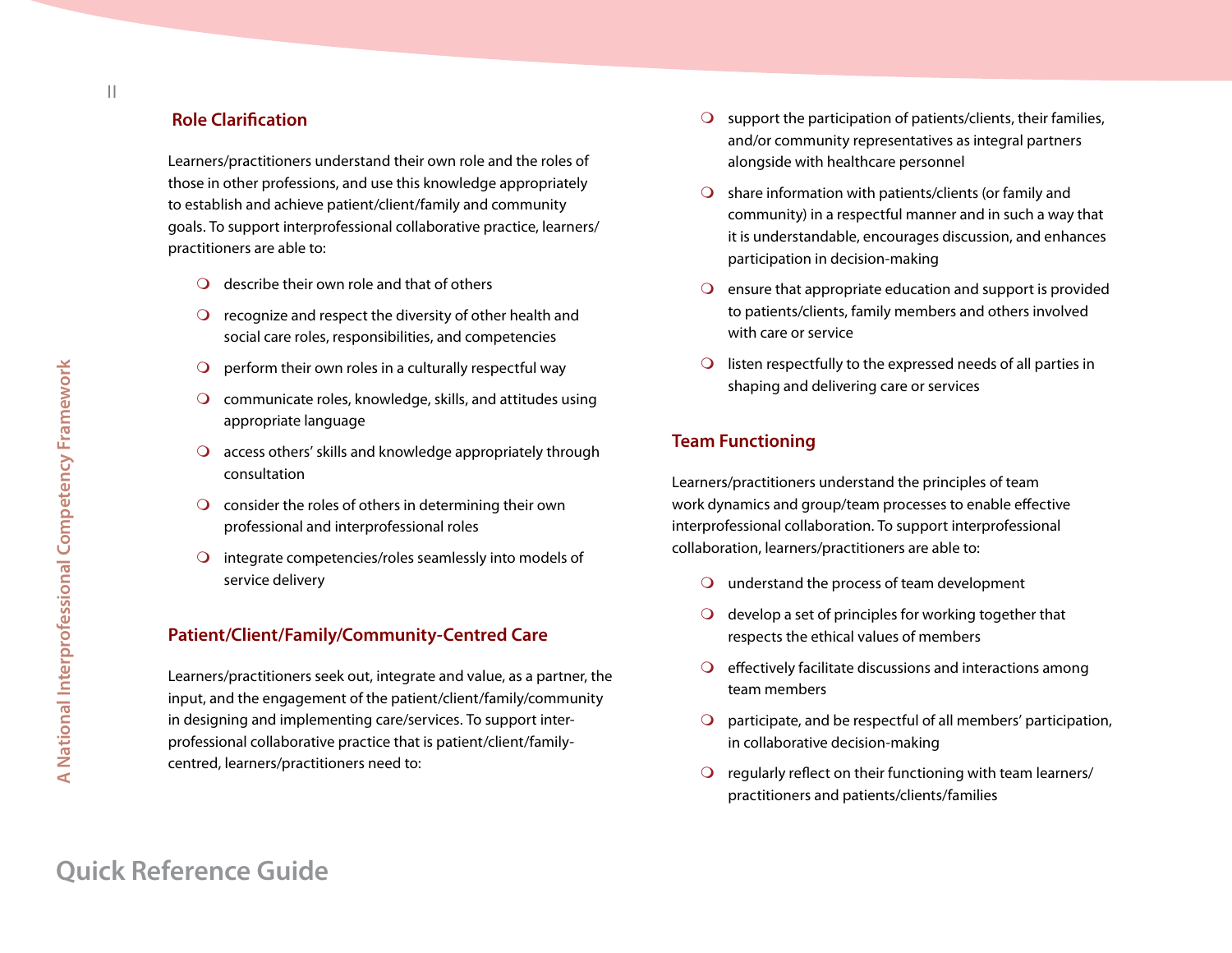- $\Omega$  establish and maintain effective and healthy working relationships with learners/practitioners, patients/clients, and families, whether or not a formalized team exists
- $\Omega$  respect team ethics, including confidentiality, resource allocation, and professionalism

#### **Collaborative Leadership**

Learners/practitioners understand and can apply leadership principles that support a collaborative practice model. This domain supports shared decision-making as well as leadership but it also implies continued individual accountability for one's own actions, responsibilities and roles as explicitly defined within one's professional/disciplinary scope of practice. To support interprofessional collaborative practice, learners/practitioners collaboratively determine who will provide group leadership in any given situation by supporting:

- $\Omega$  work with others to enable effective patient/client outcomes
- $\Omega$  advancement of interdependent working relationships among all participants
- $\bigcirc$  facilitation of effective team processes
- $\bigcirc$  facilitation of effective decision making
- $\Omega$  establishment of a climate for collaborative practice among all participants
- $\bigcirc$  co-creation of a climate for shared leadership and collaborative practice
- $\Omega$  application of collaborative decision-making principles
- $\bigcirc$  integration of the principles of continuous quality improvement to work processes and outcomes

#### **Interprofessional Communication**

Learners/practitioners from different professions communicate with each other in a collaborative, responsive and responsible manner. To support interprofessional collaborative practice, learners/ practitioners are able to:

- $\bigcirc$  establish team work communication principles
- $\Omega$  actively listen to other team members including patients/ clients/families
- $\Omega$  communicate to ensure common understanding of care decisions
- $\Omega$  develop trusting relationships with patients/clients/families and other team members
- $\bigcirc$  effectively use information and communication technology to improve interprofessional patient/client/communitycentred care

#### **Interprofessional Conflict Resolution**

Learners/practitioners actively engage self and others, including the client/patient/family, in positively and constructively addressing disagreements as they arise. To support interprofessional collaborative practice, team members consistently address conflict in a constructive manner by:

- $\Omega$  valuing the potential positive nature of conflict
- $\Omega$  recognizing the potential for conflict to occur and taking constructive steps to address it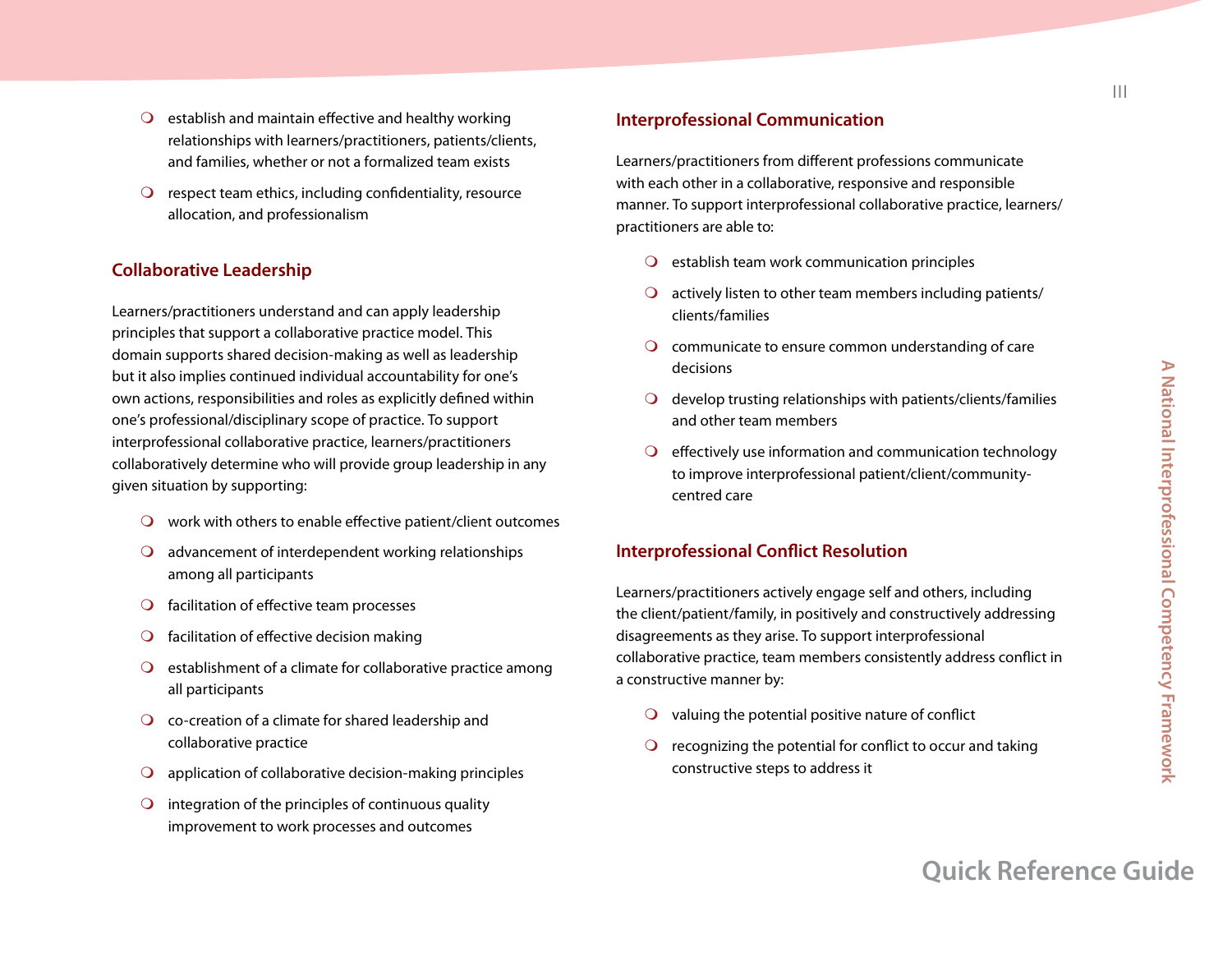- $\bigcirc$  identifying common situations that are likely to lead to disagreements or conflicts, including role ambiguity, power gradients, and differences in goals
- $\Omega$  knowing and understanding strategies to deal with conflict
- setting guidelines for addressing disagreements  $\bigcirc$
- $\bigcirc$  effectively working to address and resolve disagreements, including analyzing the causes of conflict and working to reach an acceptable solution
- $\Omega$  establishing a safe environment in which to express diverse opinions
- $\bigcirc$  developing a level of consensus among those with differing views; allowing all members to feel their viewpoints have been heard no matter what the outcome

# BACKGROUND CONSIDERATIONS

Underpinning the framework are three considerations that influence the way in which the framework is applied.

### **Complexity**

Interprofessional collaboration approaches may differ along a continuum from simple to complex. For example, a recreational runner with a sprained ankle may only need to see one or two health care providers and the impact of the injury on the individual's life is minor. However, a sprained ankle for a key member of the national soccer team can have a significant impact on the person's life and will likely require a team of health care providers, including a sports psychologist before the player is 'game ready'. A sprained ankle for a single mother with an infant and a toddler, who also has multiple

# **Quick Reference Guide**

health concerns and limited social support while living in a third floor apartment with no elevator, is considerably more complex. The team may need to become intersectoral in order to also address her transportation, income security and childcare concerns.

#### **Contextual Issues**

In specific areas of practice such as rehabilitation, residential care, and paediatric care, the competency framework is used in support of a comprehensive and consistent team. However, in an Emergency Unit or a high turnover acute medical unit, health care providers may work together only for a short period of time before shifts change and patients are discharged. In a community setting where a family has a disabled child there is a need to integrate beyond traditional providers to teachers in education settings and community health. In addition, the capacity of an individual to demonstrate the integration of these competencies in different contexts is a reflection of their comfort level and skill set within the practice setting

#### **Quality Improvement**

By working together across professions and across institutional roles, improvement activities carried out by interprofessional teams, rather than individuals or uniprofessional teams, more effectively address quality issues, especially in complex systems. By working together across professions and across institutional roles, improvement activities can effectively address issues in any context of practice at any point along the continuum of simple to complex.

Please visit http://www.cihc.ca/files/CIHC\_IPCompetencies [Feb1210.pd](http://www.cihc.ca/files/CIHC_IPCompetencies_Feb1210.pdf)f to view the full National Competency Framework document.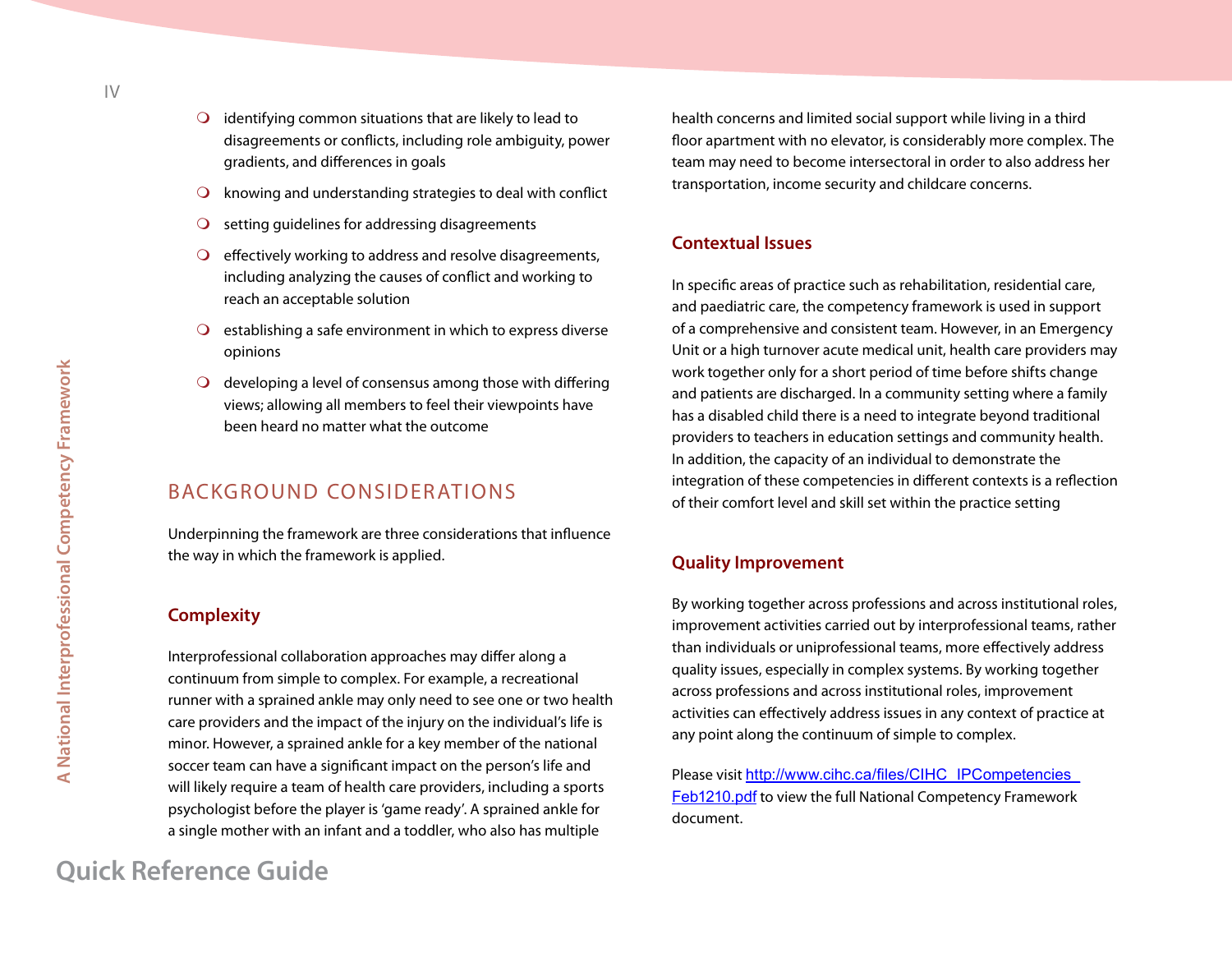# **Domain: Interprofessional Conflict Resolution**

**CO M PE T E N C Y S TAT E M E N T:** Learners/

practitioners actively engage self and others, including the client/patient/family, in positively and constructively addressing disagreements as they arise.

#### **Descriptors**

To support interprofessional collaborative practice, team members consistently address conflict in a constructive manner by:

- $\Omega$  valuing the potential positive nature of conflict
- $\overline{Q}$  recognizing the potential for conflict to occur and taking constructive steps to address it
- $\bigcirc$  identifying common situations that are likely to lead to disagreements or conflicts, including role ambiguity, power gradients, and differences in goals  $\begin{array}{ccc} 0 & 0 & 0 \\ 0 & 0 & 0 \end{array}$
- $\overline{Q}$  knowing and understanding strategies to deal with conflict
- $\bigcirc$  setting guidelines for addressing disagreements
- $\bigcirc$  effectively working to address and resolve disagreements, including analyzing the causes

of conflict and working to reach an acceptable solution

- $\overline{Q}$  establishing a safe environment in which to express diverse opinions
- $\overline{Q}$  developing a level of consensus among those with differing views; allowing all members to feel their viewpoints have been heard no matter what the outcome.

#### **Explanation/ Rationale**

To enable interprofessional collaboration it is essential for learners/practitioners, patients/clients/families and communities to know how to deal with disagreements amongst themselves. "Conflict positive" is a term that may be used to interpret differences of opinion as healthy and to be encouraged as constructive interactions. The events that lead to differences of opinion can come from positive and negative sources. Conflicts can arise from a number of sources: O O Lai na animing malaciónic O O

- **Q** ROLES: these arise over differing accountability issues, perceptions of role overloads or role ambiguity among learners/ practitioners.
- **G o a l s**: differences related to goals can arise because of dissimilar philosophies towards care, personal religious/spiritual beliefs, and professional socialization that includes differing approaches to care.

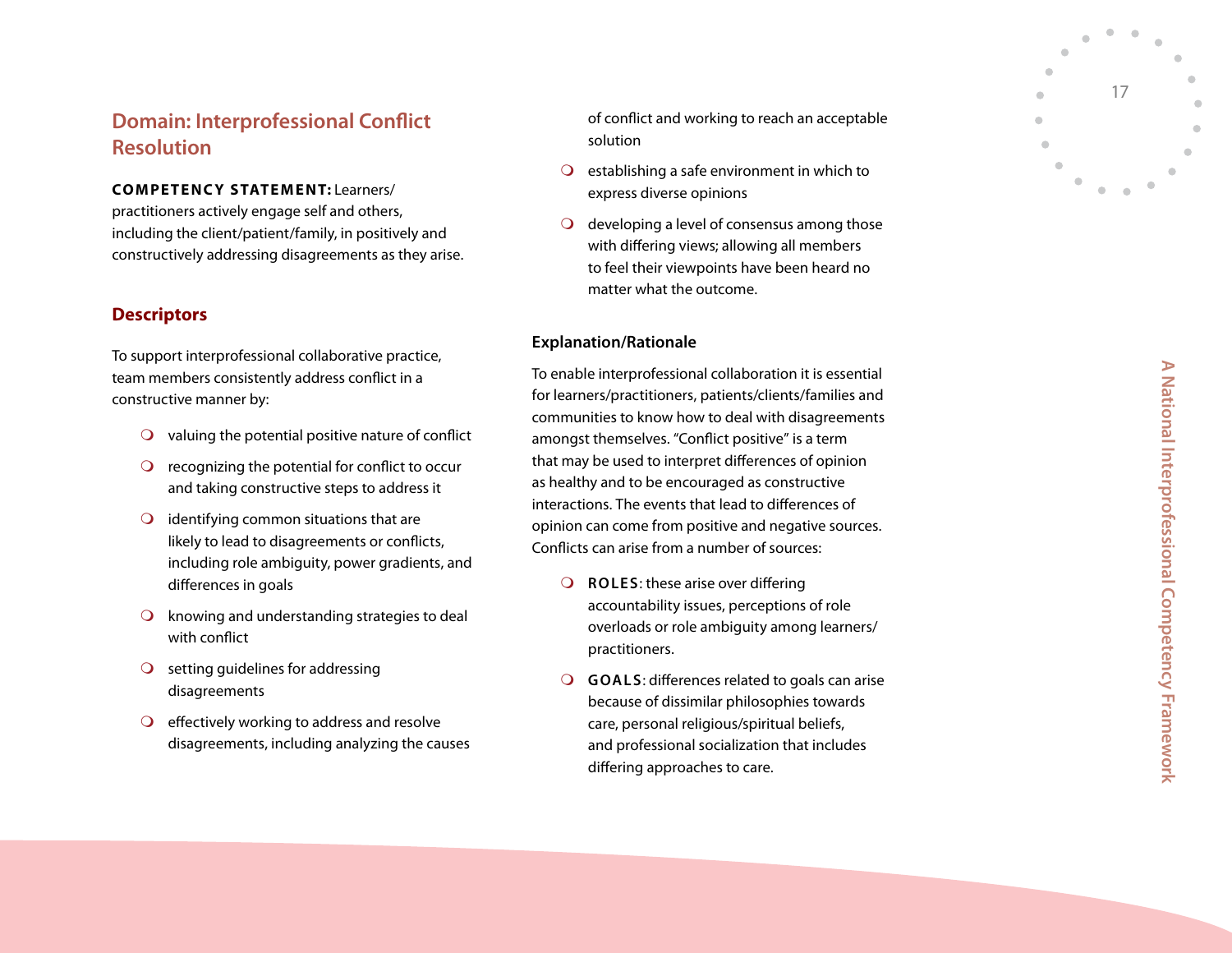

Between health professionals and others (e.g., patients, family members, managers, etc): these arise because of differing values and styles as well as personality traits among health care providers.

Such disagreements generally relate to real and perceived power and hierarchy in interprofessional relationships. All students/practitioners are charged with identifying those issues that are likely to lead to disagreements, termed 'triggers to conflicts'. Areas that have been cited include disagreements around: treatment approaches; who can provide informed consent, what is the diagnosis, the amount of patient/client/family/community input regarding goal setting, and discharge planning. Practitioners then need to develop a set of agreements to enable effective management of such situations. Agreements need to incorporate a commitment to constructive dissent, willingness to address and resolve conflicts, and a commitment to evaluate and manage one's own behaviours. Furthermore, agreements need to ensure that the voice of patients/clients/families/communities is also considered, specifically: recognition of their expertise (i.e. their lived experiences), respect for their values, preferences and expressed needs; and consideration of their context (family, home, and work environments). Health care providers need to accept responsibility for recognizing when disagreements occur (or have the potential to occur) and apply the principles for addressing such disagreements to achieve an acceptable outcome.

### BACKG R O UND CONSIDERATIONS

Underpinning the framework are three considerations that influence the way in which the framework is applied. These are the complexity of the situation or encounter, the context of practice, and quality improvement.

**Comple x it y**: Interprofessional collaboration approaches may be anywhere from simple to complex. Glouberman and Zimmerman suggest that there are three types of systems that correspond with three types of problems 16 .

- $\bigcirc$  Simple systems are those similar to following a recipe. A recipe requires some basic understanding of technique and terminology, but once these are mastered, the recipe can be followed with a very high assurance of success. The outcomes can be predicted and procedures for intervention can be quantified, measured and replicated 3 4 *.*  $\circ$
- $\bigcirc$  Complicated systems typically involve a subset of simple systems, but cannot be reduced down to solely a simple system. Complicated systems are similar to that of sending a rocket to the moon. These systems require an understanding of techniques and terminologies, like a recipe, but also require coordination and specialized expertise.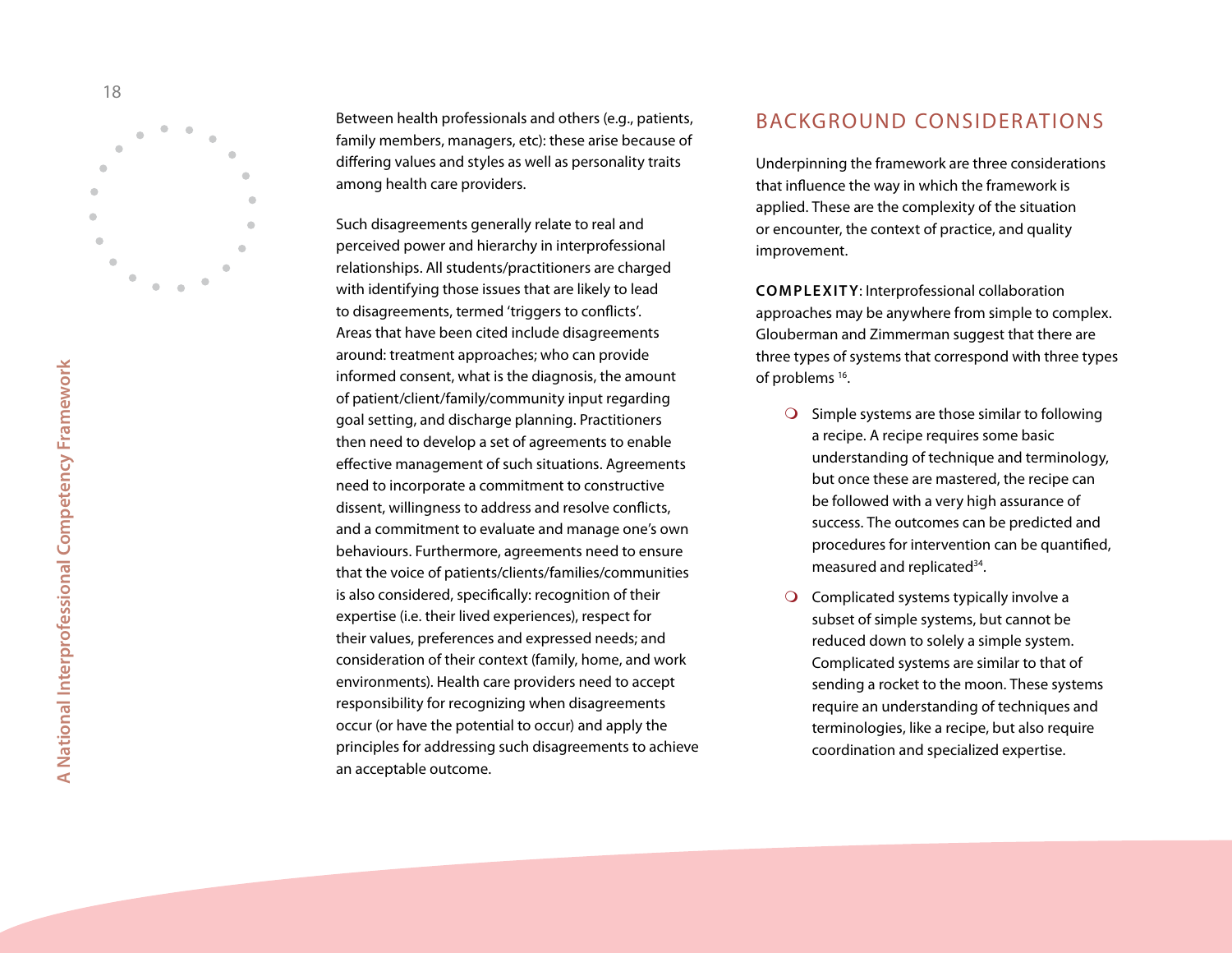Complex systems can involve both complicated and simple systems, but cannot be reduced to either type. Complex systems have special requirements, like understanding unique local conditions, interdependency and non-linearity, and the capacity to adapt as conditions change. Complex systems also carry with them a large degree of ambiguity and uncertainty, similar to the challenges we face when raising a child<sup>17</sup>.

To illustrate how this concept might be applied to interprofessional collaboration, consider the problem of a sprained ankle. A simple sprained ankle to a recreational runner may require only one or two health care providers, the impact of the injury on the person's life is minor, and a comprehensive team approach is not required. Constructive collaboration between the health care providers is still necessary and the role of the patient is still important. However, a sprained ankle for a key member of the national soccer team which is about to compete in the World Cup is a major issue. A team of health care providers, including a sports psychologist will be necessary to prepare the player for competition. The impact on this person's life is major and therefore the competency framework is applied in a complicated situation. Further, a sprained ankle for a single mother of an infant and a toddler, with multiple health concerns and limited social support who works in a job that requires her to stand and who lives in a 3rd O complex systems tan involve both complicated complex systems, but cannot be reduced in order to addets the transportation, income security to either type. Complex yssems have special and childrene come ms that compound t

in order to address the transportation, income security, and childcare concerns that compound the physical challenge of a simple sprained ankle.

**CONTEXTUAL ISSUES:** In specific areas of practice such as rehabilitation, residential care, and paediatric care, the competency framework is used in support of a comprehensive and consistent team. The team has time to consolidate and learn how to constructively work together. In an Emergency Unit or a high turnover acute medical unit, health care providers will apply the framework differently. Short term encounters will still require collaboration but those involved may work together only for a short period of time before shifts change and patients are discharged. In a community setting where a family has a disabled child there is a need to integrate beyond traditional providers to teachers in education settings and community health for example.

In addition, the capacity of an individual to demonstrate the integration of these competencies in different contexts is a reflection of their comfort level and skill set within the practice setting (context). When new to a setting the individual will return to their basic understanding of collaboration until they learn how the competencies apply in the new context. With practice interprofessional collaboration becomes a common feature of the individual's performance in this new setting.

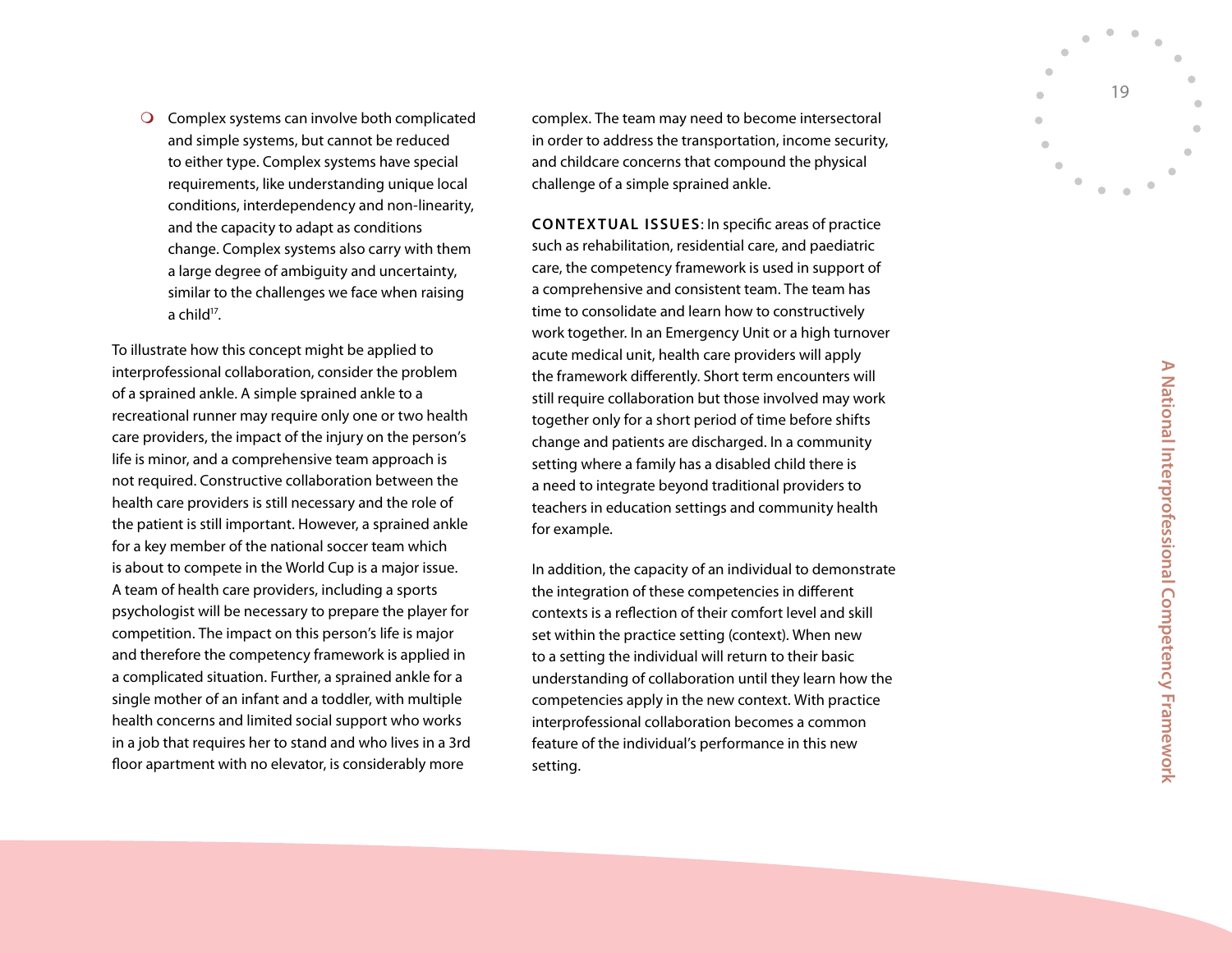

**Q U A L ITY I M PROVE M E N T**: There is an important relationship between interprofessional collaboration and quality improvement in that they both need and influence each other. Quality improvement, with its emphasis on working in systems, is inherently a "team sport". By working together across professions and across institutional roles, improvement activities carried out by interprofessional teams, rather than individuals or uniprofessional teams, more effectively address quality issues, especially in complex systems. Team members may be engaged in quality improvement as a natural outcome of a patient safety issue that, when addressed collaboratively, improves health outcomes in a population, or improves the experience for people discharged from institutional care.

By working together and creating judgments reflective of the IP competencies interprofessional teams can influence changes in practices that reduce safety risks through the process of examining issues from several disciplinary perspectives.  $\blacksquare$ Thus demonstrating IP competence can  $\bullet$ effectively address issues in any context of practice at any point along the  $\bullet$ continuum of simple to complex.  $\bullet$ 

### APPLYING THE FRAMEWORK

The CIHC National Interprofessional Competency Framework has been designed for easy application in several contexts. The following section describes how a variety of stakeholder groups may be able to use this Framework to support their work.

**EDUC ATOR S**: In an educational context the CIHC National Interprofessional Competency Framework provides a starting point for describing curriculum content, learning strategies, learning outcomes and methods to determine if collaborative practice competencies are an outcome. If the end-point of learning is a collaborative health provider, then knowing how a curriculum can be developed that socializes future practitioners to be interprofessional collaborators is essential. A collaborative practitioner

**Exampl e**:  $\bullet$  $\qquad \qquad \bullet$ When examining ways of embedding IPE into curricula, the competency framework can be used to identify relevant learning experiences along a continuum from simple to complex and to situate learning within clinically important delivery circumstances across a variety of health care ö contexts and settings.

recognizes the knowledge, skills, attitudes, and values that come together to influence judgments that are all part of the complex interactions involved in collaborative practice. In addition, the framework may be used to provide structure for continuing faculty development so that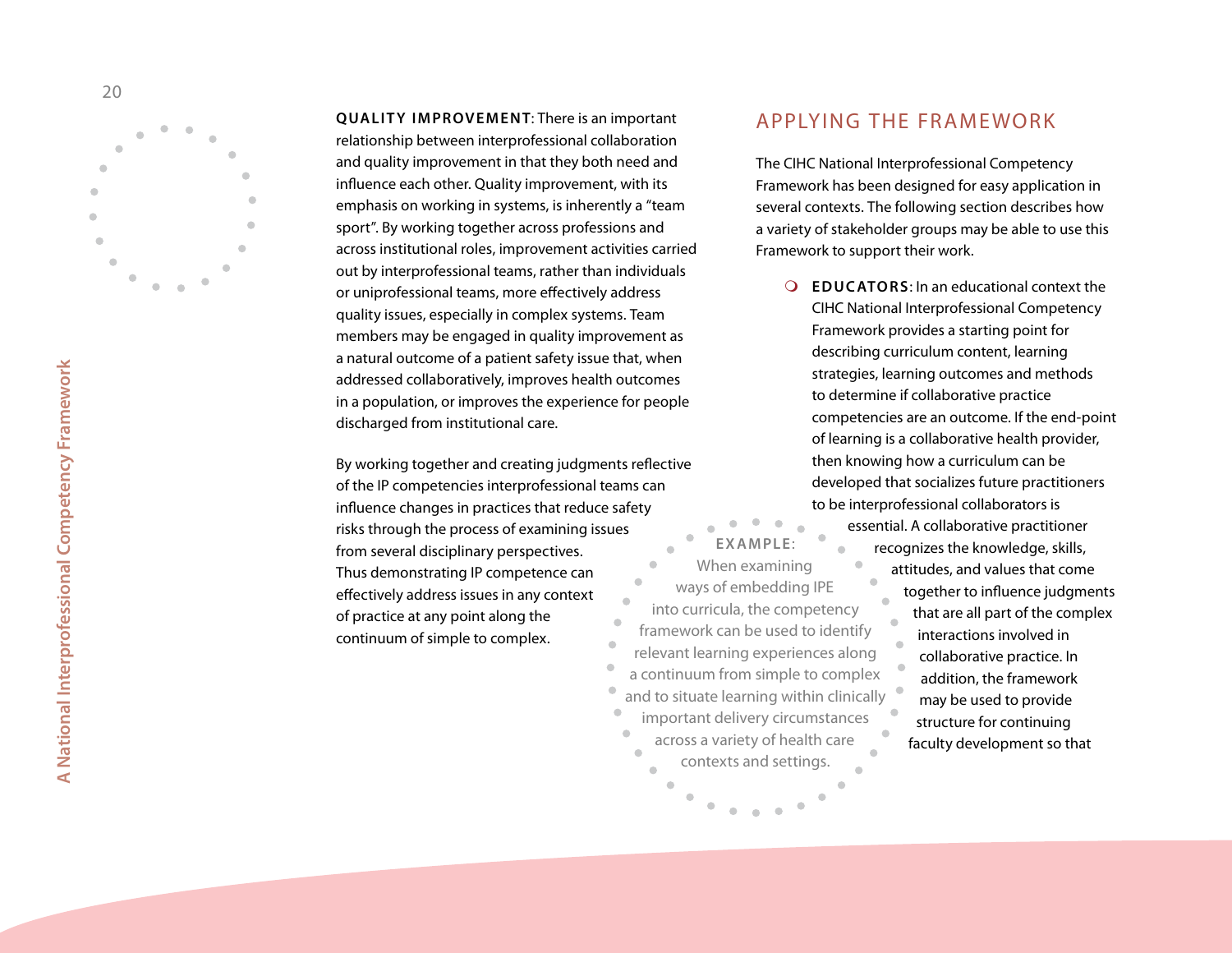learning facilitators are aware of the different processes they need to acquire in order to teach interprofessionally.  $\bullet$ 

 $\Omega$  $\circ$ **LE A R NER S**: The framework can help learners to locate educational activities that meet their collaborative

learning goals.

 $\Omega$ **Exampl e**: In education programs where learners are tracking their learning in any of several domains, the competency framework may be used as the basis for developing an interprofessional checklist.

Faculty in both academic and clinical settings can then verify the ability of learners to meet learning outcomes that are, in turn, based upon the competency framework.

**RE GUL ATOR S**: In many provincial health professions' regulatory frameworks, interprofessional collaboration or practice is now explicitly articulated. For regulators such as registrars, college boards, and regulatory staff, there will be an increasing requirement to focus on the elements that need to be demonstrated for interprofessional collaboration with other health providers as part of licensing or continuing to license health professionals. Whether this activity becomes part of quality assurance, continuing competence, continuing

professional development or professional disciplinary reviews, the regulators will find the competency framework useful in determining (a) how to guide members to integrate interprofessional collaboration into their education/practice and (b) how to work together as a group of regulatory bodies in addressing scope of practice issues.

**PRACTITIONERS/EM PLOYERS**: To enable new and collaborative practice patterns, continuing professional development may be framed around clinical or quality improvement issues using an interprofessional instructional design. Collaborative leadership and management of interprofessional conflict training can be based upon

| the framework and                                    |                                                   |  |  |  |
|------------------------------------------------------|---------------------------------------------------|--|--|--|
| embedded at                                          | EXAMPLE:                                          |  |  |  |
| the level of                                         | On April 10, 2008,                                |  |  |  |
| decision-                                            | the British Columbia Minister                     |  |  |  |
| makers and                                           | of Health introduced the Health                   |  |  |  |
| policy.                                              | Professions Regulatory Reform Act. Section        |  |  |  |
|                                                      | 10 (f) introduces a change to the bylaws of       |  |  |  |
|                                                      | all Regulatory Colleges in B.C. that will require |  |  |  |
|                                                      | each College "to promote and enhance the          |  |  |  |
| interprofessional collaborative practice between     |                                                   |  |  |  |
| its registrants and persons practicing another       |                                                   |  |  |  |
|                                                      | health profession"(Health Professions Act [RSBC   |  |  |  |
| 1996] Chapter 183, Part 2, section (k) (i) & n(ii)). |                                                   |  |  |  |
| The competency framework will help to                |                                                   |  |  |  |
|                                                      | determine how interprofessional is                |  |  |  |
|                                                      | described and implemented in a                    |  |  |  |
|                                                      | regulatory framework.                             |  |  |  |
|                                                      |                                                   |  |  |  |

21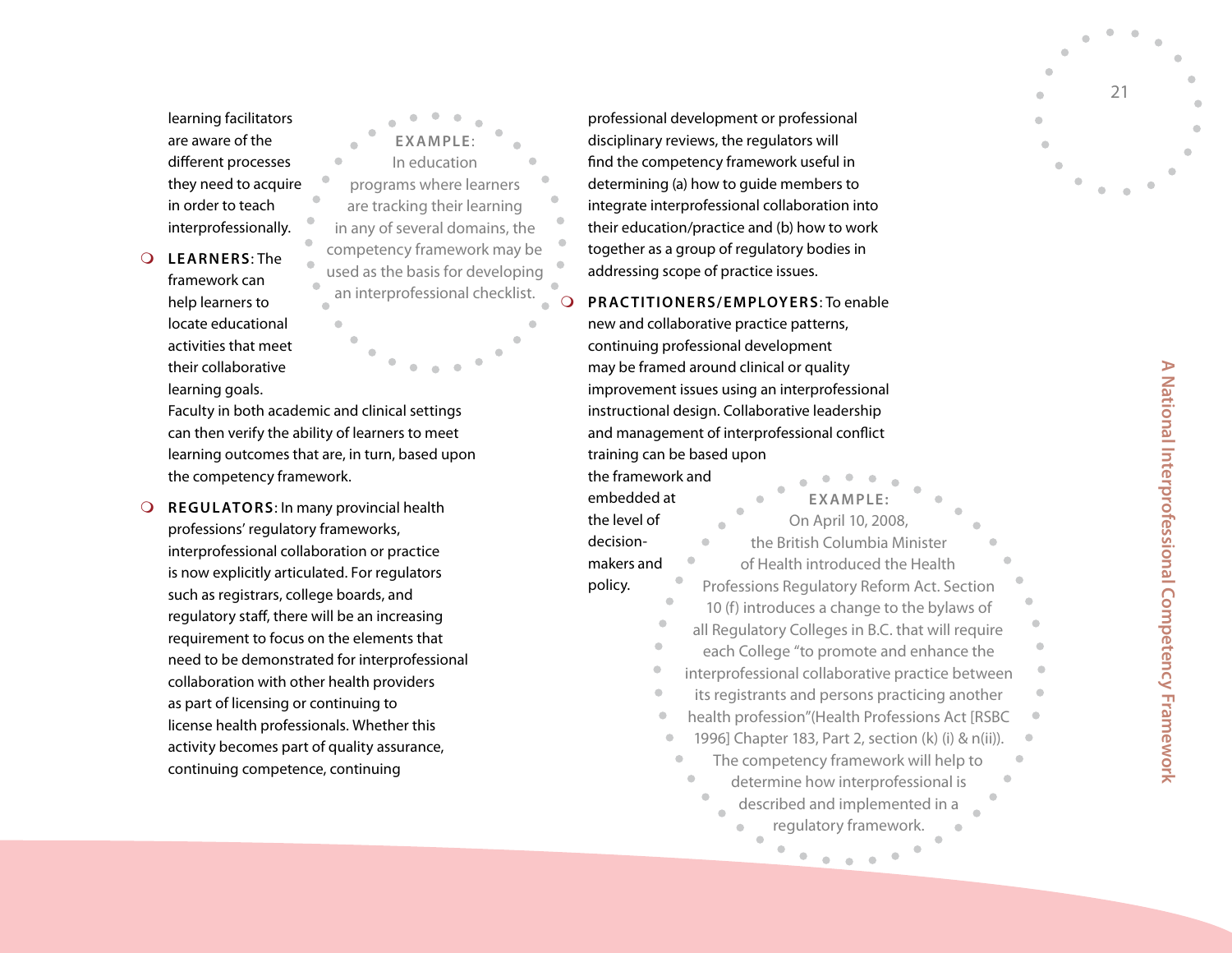

**EXAMPLE**: In the practice context, both practitioners and employers may wish to use the framework as a guide for continuing professional development, team integration into the workplace, work redesign, organizational structural changes, or collaborative leadership development. As a base for performance criteria, the Ŏ framework can guide specific areas for feedback. Organizations may use the framework

as a starting point for integrating interprofessional education and collaboration into strategic plans as well as organizational objectives and guiding orientation of existing and new staff.  $\bullet$ 

 $\ddot{\phantom{a}}$ 

 $\blacksquare$ 

 $\bullet$ 

**ACCREDITORS: Over time, interprofessional** education will need to be strengthened in health professional education accreditation programs. Accreditors will need to be able to find evidence of interprofessional education in education programs and in learners practice. Accreditation Canada is addressing interprofessional collaboration in the accreditation of health service delivery in Canada. The competency framework will assist in ensuring that organizational issues that relate to interprofessional collaboration and its impact on service delivery, quality of

care and patient safety are assessed within organizational accreditation standards and processes.

**EXAMPLE**: The competency framework will assist accrediting agencies to embed interprofessional education standards into all elements of the accreditation process and to articulate clearly, to educational institutions, the types and levels of evidence required to meet IPE standards.

**A National Interprofessional Competency Framework**

A National Interprofessional Competency Framework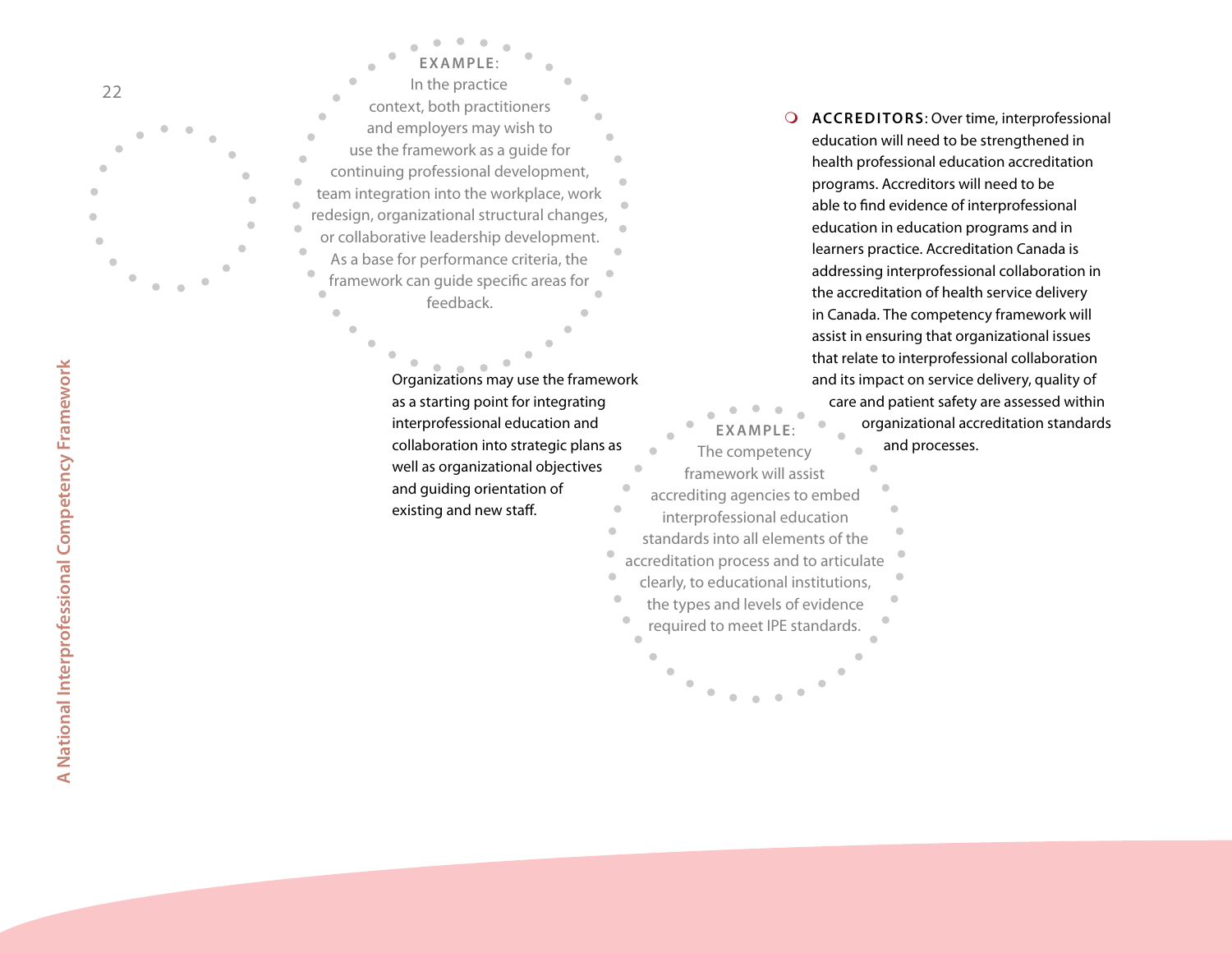## **SUMMARY**

This National Interprofessional Competency Framework provides an integrative approach to describing the competencies required for effective interprofessional collaboration. The framework comprises four central domains including: role clarification, team functioning, addressing interprofessional conflict and collaborative leadership; and two domains that support the others related to: interprofessional communication and patient/client/family/community-centred care. The complexity of the situation or encounter, the context of practice and the need for quality improvement influence the way in which the framework is applied. The capacity of an individual to demonstrate the integration of these competencies in different contexts is a reflection of their comfort level and skill set within the practice setting. The ability of learners and practitioners to collaborate has a developmental nature - each of the competencies develops over an individual's professional lifespan and all are exercised within changing practice/learning contexts. Overall, each competency can be integrated into each new experience without compromising any of the other competencies. That is, the competencies remain key integrated foundational elements of interprofessional collaboration.<br>Assessing for interprofessional collaboration is then

based on the evaluation of the judgments made by practitioners both individually and within collaborative

teams using this integrated set of competencies. Thus, the competency framework can be used by individuals or organizations.

## FURTHER RESOURCES

There are many resources supporting interprofessional collaboration to assist with the application of the National Interprofessional Competency Framework. These include the following:

- Canadian Interprofessional Health Collaborative (CIHC) <u>[www.cihc.c](http://www.cihc.ca)a</u>
- Canadian Interprofessional Health Collaborative, (2008). *Knowledge Transfer & Exchange in Interprofessional Education: Synthesizing the Evidence to Foster Evidencebased Decision-making.* Vancouver, BC. [http://www.cihc.ca/resources-files/CIHC\\_](http://www.cihc.ca/resources-files/CIHC_EvidenceForIPE_revMay2009.pdf) [EvidenceForIPE\\_revMay2009.pd](http://www.cihc.ca/resources-files/CIHC_EvidenceForIPE_revMay2009.pdf) f  $\circ$  0
- Centre for Advancement of Interprofessional Education (CAIPE) [www.caipe.uk.or](http://www.caipe.uk.org)g

 $\blacktriangleright$ 

23

 $\bullet$  $\bullet$   $\bullet$ 

 $\mathbf{r}$  $\bullet$  $\triangle$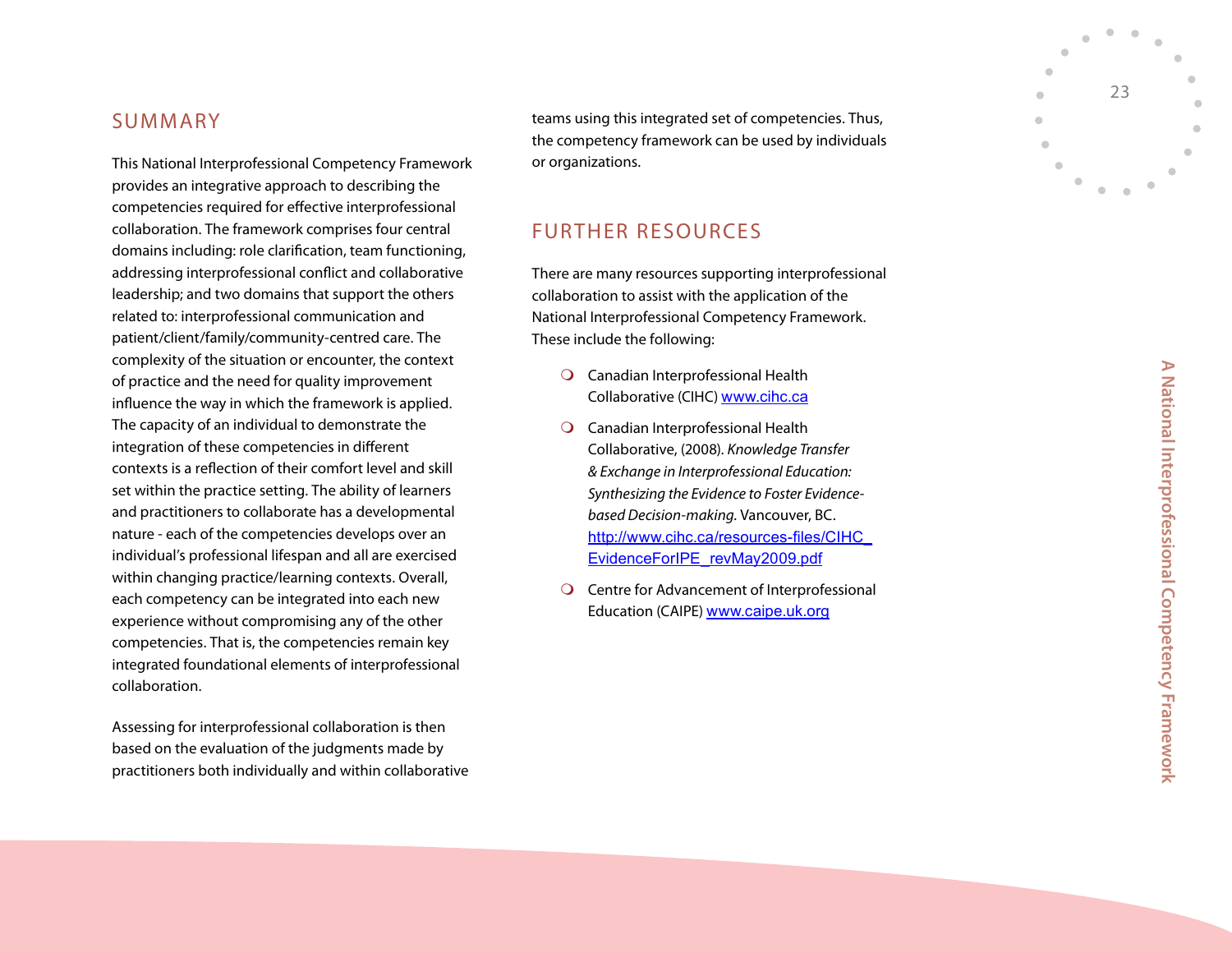<span id="page-27-0"></span>

# **Glossary of Terms**

**Interprofessional education**: "Occasions when two or more professions learn with, from and about each other to improve collaboration and the quality of care<sup>"18</sup>.<br>Explanatory note: includes all such learning in health, social, academic, work and community based settings adopting an inclusive view of "professional" to include all those who provide, care/ service as well as patients/ clients, families and communities who are integral components of the education continuum.

**Competency**: A complex 'know act' that encompasses the ongoing development of an integrated set of knowledge, skills, attitudes, and judgments enabling one to effectively perform the activities required in a given occupation or function to the standards expected in knowing how to be in various and complex environments and situations <sup>10,11</sup>.

**Competency domain:** An interacting grouping of activities that comprise part of a whole.

**Competency statement:** A strong overarching statement that guides behaviour and that lasts over long periods of time.

**Competency descriptor:** Identifies skills, attitudes, and judgments which are dynamic, developmental and evolutionary. Provision of further understanding of the meaning of a competency can guide in implementation of the competency into learning and practice.

**Interprofessional competencies:** Describe the complex integration of knowledge, skills, attitudes, values, and judgments that allow a health provider to apply these components into all collaborative situations. Competencies should guide growth and development throughout one's life and enable one to effectively perform the activities required in a given occupation or function and in various contexts.

**Interprofessional collaboration**: A partnership between a team of health providers and a client in a participatory, collaborative and coordinated approach to shared decision-making around health and social  $issues<sup>13</sup>$ 

**Patient/family-centred care**: A partnership between a team of health providers and a patient where the patient retains control over his/her care and is provided access to the knowledge and skills of team members to arrive at a realistic team shared plan of care and access to the resources to achieve the plan<sup>14</sup>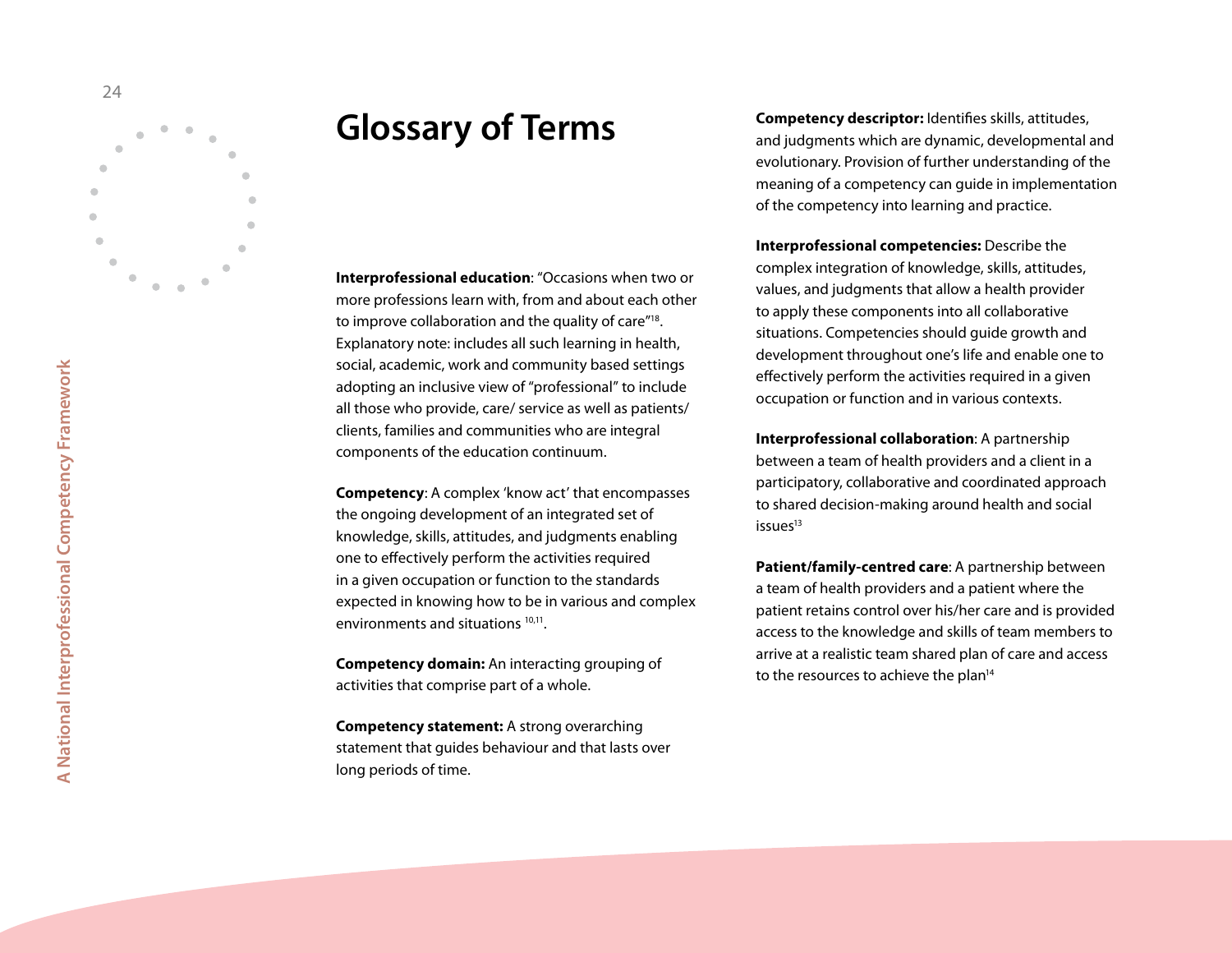# <span id="page-28-0"></span>**Reference List**

- 1. Royal College of Physicians and Surgeons of Canada. (2005). *The CanMEDS 2005 Physician Competency Framework*. Ottawa, ON. [http://rcpsc.medical.org/canmeds/CanMEDS2005/index.ph](http://rcpsc.medical.org/canmeds/CanMEDS2005/index.php) p
- 2. Canadian Council for Accreditation of Pharmacy Programs. (2006) *Accreditation Standards and Guidelines for the Baccalaureate Degree Program in Pharmacy*. ( Revised). Ottawa, ON. [http://www.ccapp-accredit.ca/standards](http://www.ccapp-accredit.ca/standards/) /
- 3. Canadian Association of Occupational Therapists. ( 2007). *Profile of occupational therapy practice in Canada*. Ottawa, ON: C APT Publications ACE. [http://www.caot.ca/pdfs/otprofile.pd](http://www.caot.ca/pdfs/otprofile.pdf)f.
- 4 . Black, J., et al. (2008). Competencies in the context of entry-level registered nurse practice: A collaborative project in Canada. International Nursing Review, 55, 171-178.
- 5. Arredondo, P., Shealy, C., Neale, M., & LaPearl Logan, W. (200 4). Consultation and interprofessional collaboration: Modeling for the future. *Journal of Clinical Psychology*, 60(7), 787-800.
- 6. Canadian Patient Safety Institute. (2008). The Safety Competencies *Enhancing Patient Safety Across the Health Professions*, *First Edition.*  Ottawa, ON. [http://www.patientsafetyinstitute.ca/uploadedFiles/Safety\\_Competencies\\_16Sep08.pd](http://www.patientsafetyinstitute.ca/uploadedFiles/Safety_Competencies_16Sep08.pdf) f
- 7. Public Health Agency of Canada. (2007). Core Competencies for Public Health in Canada: Release 1.0. Ottawa, ON. [http://www.phac](http://www.phac-aspc.gc.ca/ccph-cesp/index-eng.php 
8)[aspc.gc.ca/ccph-cesp/index-eng.php](http://www.phac-aspc.gc.ca/ccph-cesp/index-eng.php 
8)
- [8](http://www.phac-aspc.gc.ca/ccph-cesp/index-eng.php 
8) . Barr, H. (1998). Competent to collaborate: Towards a competency-based model for interprofessional education. Journal of Interprofessional Care, 12 (2), 181-187.
- 9. McPherson, K., Headrick, L, & Moss, F. (2001). Working and learning together: Good quality care depends on it, but how can we achieve it? *Quality in Health Care*, 10 (Supp II), ii 46-1153.
- 10. McNair, R. P. (2005). The case for educating health care students in professionalism as the core content of interprofessional education. *Medical Education*, 39: 456- 4 6 4 .
- 11. Roegiers, X. (2007). Curricular reforms guide schools: but, where to? Curriculum change and competency-based approaches: A worldwide perspective. *Prospects*, 37(2), 155-186.
- 12. Tardif, J. (1999). *Le transfers des apprentissages* (Transfer of Learning). Montréal: Les Editions Logiques.
- 13. Orchard, C., Curran, V. & Kabene, S. (2005). Creating a culture for interdisciplinary collaborative professional practice. *Medical Education Online* 10(11): <u>[http://www.med-ed-lonline.or](http://www.med-ed-lonline.org)g</u>.
- 1 4 . Orchard (2008) Presentation on patient-centred care to C ASN Nurse Educators Conference, Queen's University, Kingston, November 17

25

 $\bullet$  $\alpha$   $\bullet$ 

ó  $\triangle$  $\blacksquare$  $\blacksquare$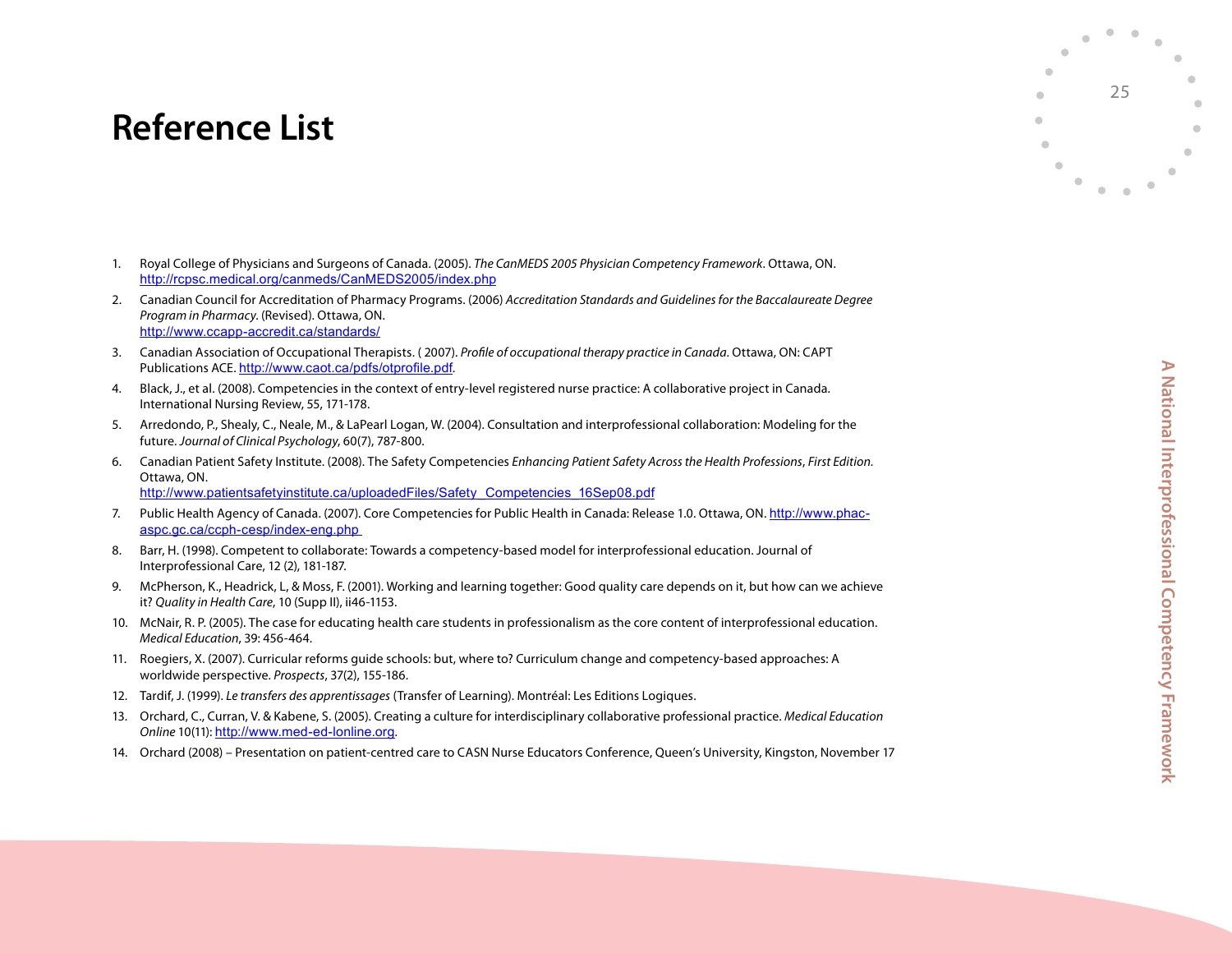

- 15. Heineman, G.D., & Zeiss, A.M. (2002). *Team performance in health care: Assessment and development.* New York: Kluwer Academic/Plenum Publishers.
- 16. Glouberman, S., & Zimmerman, B. (200 4), Complicated and complex systems: What would successful reform of medicine look like. In P-G Forest, G.P. Marcheldon, & T. McIntosh ( Editors) *Changing health care in Canada: Romanow Papers*, Volume 2. (pp. 21-52). Toronto: University of Toronto Press
- 17. Commission on the future of health care in Canada (2002). Shape the future of health care: Interim report. Ottawa: Government of Canada.
- 18. Centre for Advancement of Interprofessional Education (CAIPE) (2002). Definition of Interprofessional Education (revised). [http://www.](http://www.caipe.org.uk/) [caipe.org.uk](http://www.caipe.org.uk/) /
- 19. Peyser, A., Gerard, F-M., & Roegiers, X. (2006). Implementing a pedagogy of integration: Some thoughts based on a textbook elaboration experience in Vietnam. *Planning and changing*, 37(1/2), 37-55./2), 37-55.
- 20. Biesma, R. G., Pavlova, M., Vaatstra, R., van Merode, G. G., Czabanowska, K., Smith, T., et al. (2008). Generic versus specific competencies of entry-level public health graduates: Employers' perceptions in Poland, the UK, and the Netherlands. *Advances in Health Sciences Education,* 13(3), 325-343. Retrieved from <u>[http://dx.doi.org/10.1007/s10459-006-9044-](http://dx.doi.org/10.1007/s10459-006-9044-0)0</u>; [http://search.ebscohost.com/login.aspx?direct=true&db=eric&AN=EJ808687&site=ehost-live&scope=sit](http://search.ebscohost.com/login.aspx?direct=true&db=eric&AN=EJ808687&site=ehost-live&scope=site) e
- 21. Jonnaert, P., Masciotra, D., Barrette, J., Morel, D., & Mane, Y. (2007). From competence in the curriculum to competence in action. *Prospects: Quarterly Review of Comparative Education,* 37(2), 187-203. Retrieved from [http://dx.doi.org/10.1007/s11125-007-9027-](http://dx.doi.org/10.1007/s11125-007-9027-9) 9; [http://search.ebscohost.com/login.aspx?direct=true&db=eric&AN=EJ785213&site=ehost-live&scope=sit](http://search.ebscohost.com/login.aspx?direct=true&db=eric&AN=EJ785213&site=ehost-live&scope=site) e
- 22. Shepard, G., & Wahle, L. P. (1981). A competency-based approach to social work education: Does it work? *Journal of Education for Social Work*, 17(3), 75-82. Retrieved from [http://search.ebscohost.com/login.aspx?direct=true&db=eric&AN=EJ258163&site=ehost](http://search.ebscohost.com/login.aspx?direct=true&db=eric&AN=EJ258163&site=ehost-live&scope=site)[live&scope=sit](http://search.ebscohost.com/login.aspx?direct=true&db=eric&AN=EJ258163&site=ehost-live&scope=site)e
- 23. Joyner, C. W. (199 4). Competency-based education and the factors influencing its implementation in traditional institutions. *Canadian Vocational Journal*, 30(2), 8-13. Retrieved from [http://search.ebscohost.com/login.aspx?direct=true&db=eric&AN=EJ498601&site=e](http://search.ebscohost.com/login.aspx?direct=true&db=eric&AN=EJ498601&site=ehost-live&scope=site) [host-live&scope=sit](http://search.ebscohost.com/login.aspx?direct=true&db=eric&AN=EJ498601&site=ehost-live&scope=site) e
- 2 4 . Hager, P. (1995). Competency standards-- A help or a hindrance? an Australian perspective. *Vocational Aspect of Education*, 47(2), 1 41-51. Retrieved from [http://search.ebscohost.com/login.aspx?direct=true&db=eric&AN=EJ509520&site=ehost-live&scope=sit](http://search.ebscohost.com/login.aspx?direct=true&db=eric&AN=EJ509520&site=ehost-live&scope=site)e
- 25. Wright, J. C., Millar, S. B., Kosciuk, S. A., Penberthy, D. L., Wampold, B. E., & Williams, P. H. (1998). A novel strategy for assessing the effects of curriculum reform on student competence. *Journal of Chemical Education,* 75(8), 986-92. Retrieved from [http://search.ebscohost.](http://search.ebscohost.com/login.aspx?direct=true&db=eric&AN=EJ574364&site=ehost-live&scope=site) [com/login.aspx?direct=true&db=eric&AN=EJ574364&site=ehost-live&scope=sit](http://search.ebscohost.com/login.aspx?direct=true&db=eric&AN=EJ574364&site=ehost-live&scope=site) e
- 26. Hyland, T. (1993). Competence, knowledge and education. *Journal of Philosophy of Education*, 27(1), 57-68
- 27. Weinstein, J. (1998). The use of national occupational standards in professional education*. Journal of Interprofessional Care*, 12(2), 169-179.
- 28. Suter, E., Arndt, J., Arthur, N,. Parboosingh, J., Taylor, E., & Deutschlander, S. (2009). Role understanding and effective communication as core competencies for collaborative practice. *Journal of Interprofessional Care*, 32(1), 41-51.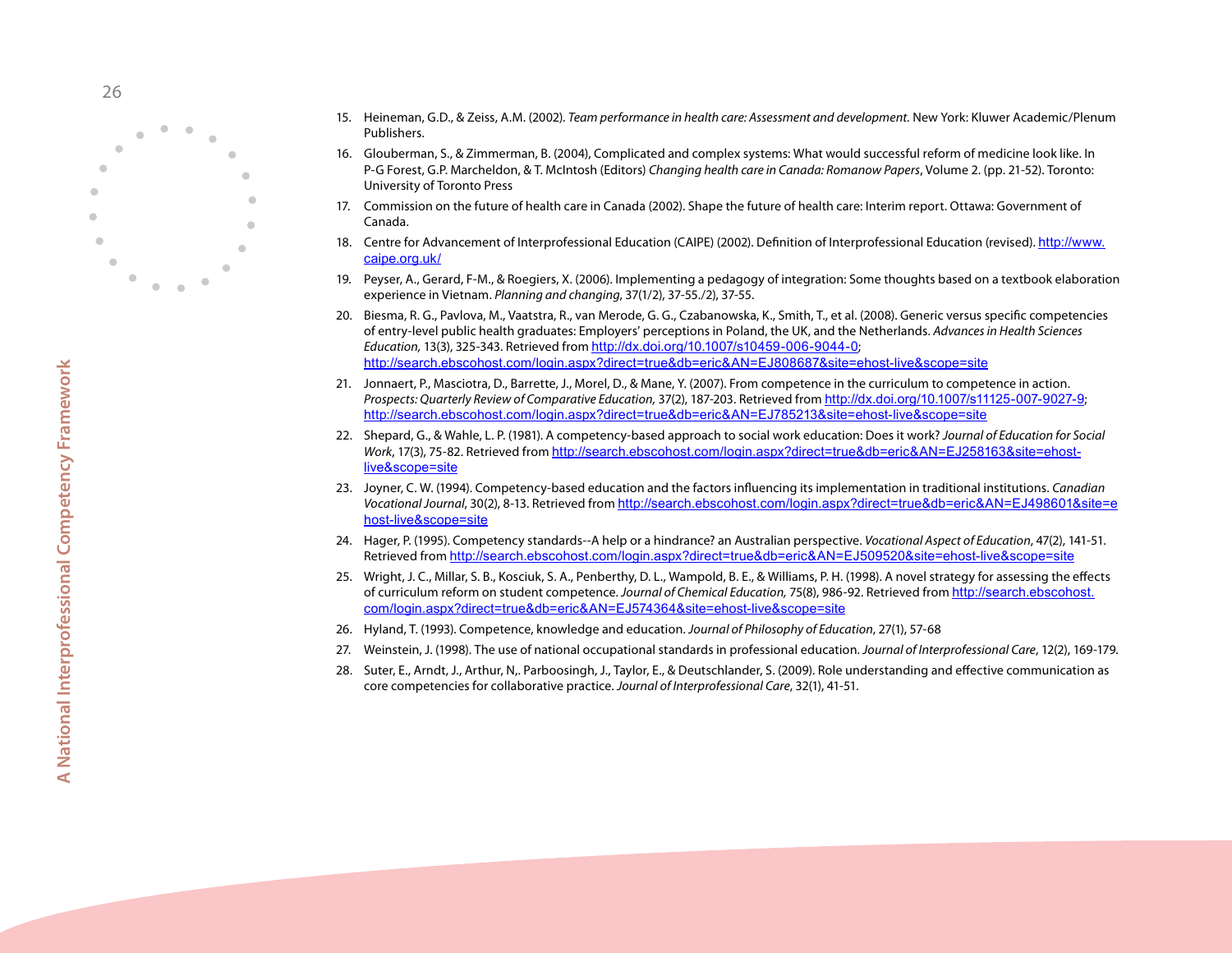# REFERENCES TO COMPETENCY SETS REVIEWED

- A . Bridging Relationships Across Interprofessional Domains. (2007). *Interprofessional Competencies: A Framework for Education & Practice*, University of New Brunswick. St, John's N B . [http://216.154.223.112:8080//braid/file\\_uploads/braid%20ip%20competencies%20report%20oct22\\_07.pd](http://216.154.223.112:8080//braid/file_uploads/braid ip competencies report oct22_07.pdf) f
- B. College of Health Disciplines, University of British Columbia & Interprofessional Network of BC (2008). The British Columbia Competency *Framework for Interprofessional Collaboration*, Vancouver, BC. [http://www.chd.ubc.ca/competenc](http://www.chd.ubc.ca/competency) y
- C. College of Health Disciplines, University of British Columbia. (2008). Linking a Competency Framework on Interprofessional Collaboration to Curriculum Reform: Mapping the journey to collaborative practice. Vancouver BC.
- D. Curran, V., Casimiro, L., Oandasan, I., Hall, P., Lackie, K., Banfield, V., Wagner, S., Simmons, B., Tremblay, M. (2009) *Development and* Evaluation of an Assessment Rubric for Measuring Interprofessional Collaborative Competencies (draft). Research for Interprofessional Competency-Based Evaluation (RICE) Group. Academic Health Council - Champlain Region Ottawa, ON.
- E. McMaster University Program for Interprofessional Practice, Education and Research. (no date). *Description of IPE Activities and* Competencies. [http://fhs.mcmaster.ca/ipe/competency\\_intro.ht](http://fhs.mcmaster.ca/ipe/competency_intro.htm)m
- F. Registered Nurses Professional Development Centre & Nova Scotia Department of Health. (2007). *Partners for Interprofessional Cancer Education: Interprofessional Facilitator Competencies,* Halifax, NS.
- G. Saskatchewan P-Cite Project of IECPCP. (2006) Key Competencies & Behavioural Indicators of Interprofessional Team Practice-Practitioner Level/ Senior Student Level, University of Saskatchewan.
- H. University of Toronto, Office of Interprofessional Education. (2008). A Framework for the Development of Interprofessional Education Values and Core Competencies.

27

 $\blacksquare$  $\alpha$   $\bullet$ 

ó  $\triangle$  $\blacksquare$  $\triangle$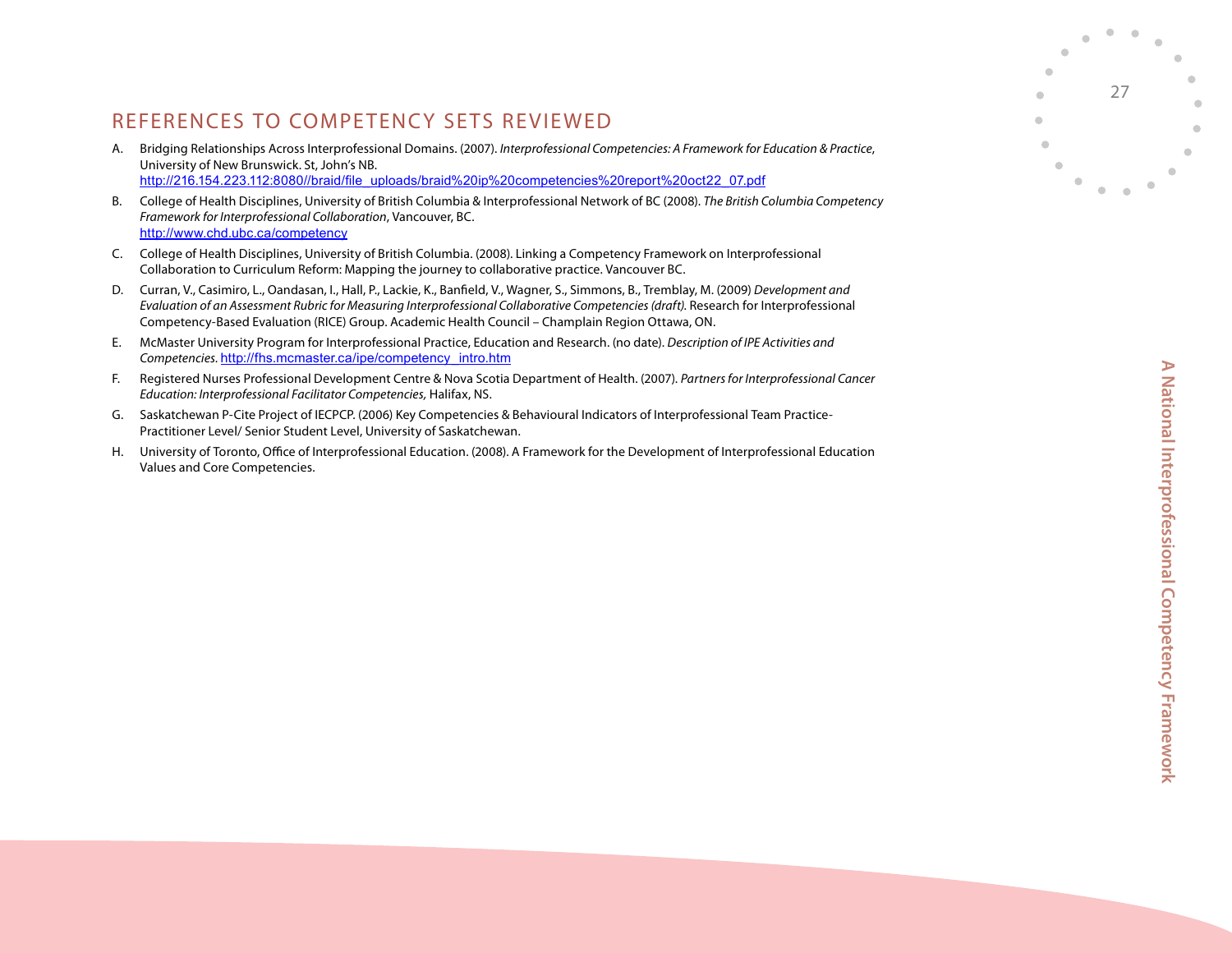<span id="page-31-0"></span>

# APP ENDIX 1 BACKGROUND AN **METHODOLOGY**

#### **Existing Interprofessional Frameworks**

In Canada, between 2005 and 2008, several jurisdictional interprofessional competency documents emerged due to local pressure to describe interprofessional education and collaborative practice tasks and behaviours in ways that could help educators and policymakers build successful interprofessional educational approaches. These documents were shaped by different foundational perspectives and approaches to competence but commonalities across the specific competencies were found. These commonalities include: patient-centred approaches, collaborative working relationships (incorporating respect, roles and responsibilities, cooperation, coordination, trust, shared decision making, and partnership); teamwork (incorporating team function, and conflict management); interprofessional communication (incorporating listening, negotiating, consulting, interaction, discussion/debate, and attending to nonverbal parameters); shared leadership; self-awareness (incorporating reflection); and evaluation.

This previous work provided a starting point for the CIHC Interprofessional Competency Working Group to analyze, debate, and challenge individual and

shared thinking around the key foundations for an interprofessional competency framework..

#### **Literature Review**

A review of the literature regarding interprofessional education competencies was carried out by CIHC in 2007 7 . Seven core competencies were identified from various papers: problem-solving, decision-making, respect, communication, shared knowledge and skills, patient-centred practice, and working collaboratively as a team. The review also identified a lack of clarity in defining what constitutes competencies. Roegiers<sup>11</sup> (2007) suggests that there are four different approaches to competencies: (a) skills approach – focus is on setting objectives, identifying skills to meet objectives and subsequently, evaluating how the set objectives are met; (b) life-skills approach – focus is on life-skills that people need to adapt as citizens in a society; (c) competency-based approach – focus is on learning outcomes and not the process of getting there; and (d) integrative approach –incorporates (a), (b), and (c) by integrating the knowledge, skills, attitudes, values and judgments within learning or practice contexts and applying these to each situation ( Appendix 2).

A further literature search for articles related to *competencies* and *competence* within the general and interprofessional fields was conducted as part of the development of this national interprofessional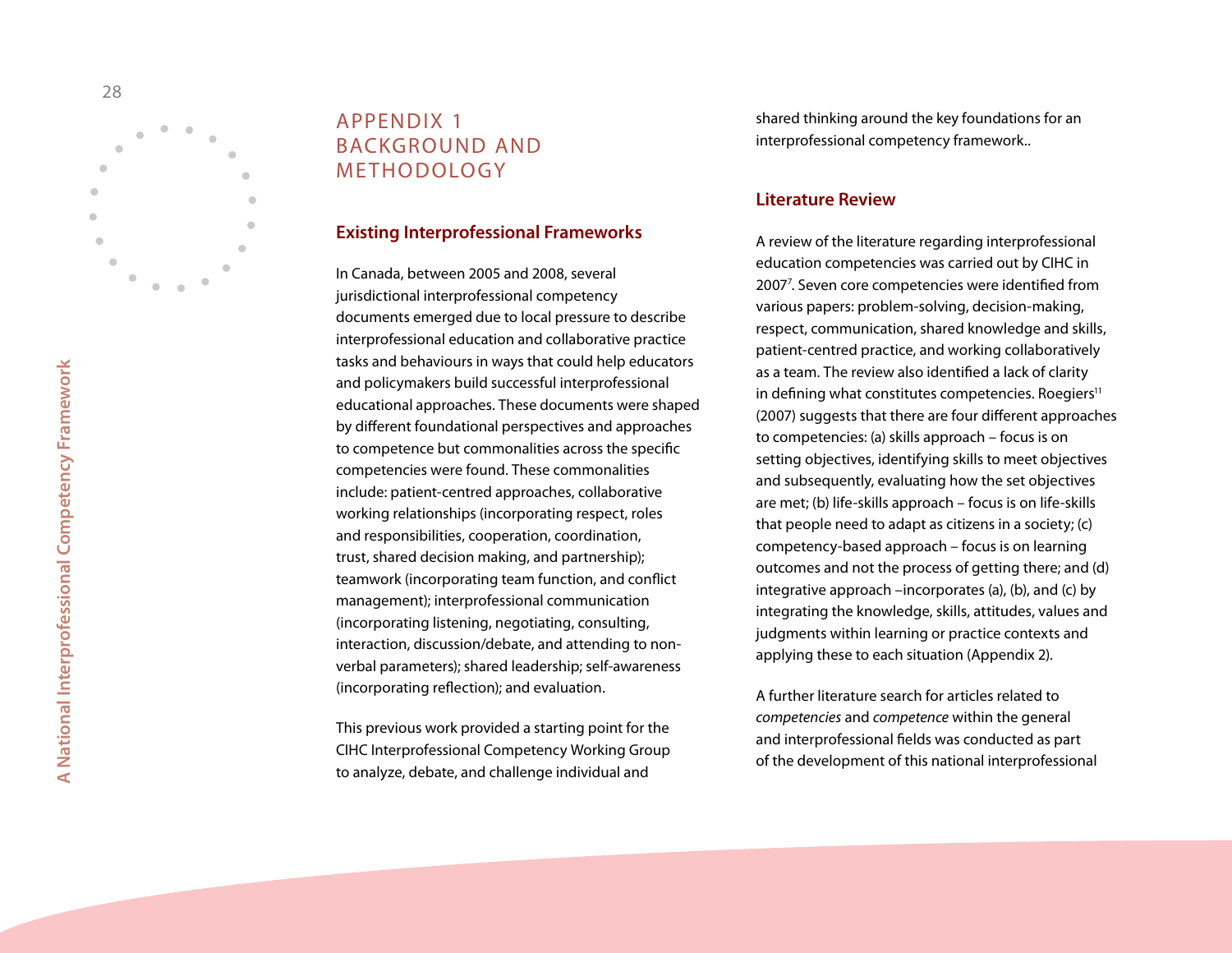competency framework using search terms such as *post-secondary*, *higher education*, *competence theory*, *competency-based education* and *collaborative learning*.

The search revealed that significant work has been done in the psychology of education field through two major proponents, Roegiers<sup>11</sup> (2007) and Tardif <sup>12</sup>(2006). Peyser, Gerard and Roegiers (2006) discuss the value of an integrative approach to competency-based education citing the importance of focusing teaching and learning on what they term the 'resources' needed by the learner to guide integration of knowledge, skills, and attitudes, all supported by individual values, to interact within a learning context and to apply these integrative components in given situations<sup>19</sup>. Tardif (2006) described characteristics key to the integration component of competencies: *complexity* (resulting from the dynamic organization of components); *additive* (application of knowledge, skills, attitudes, and values to formulate judgments); *integrated* (diversity of individual resources); *developmental* (capacity develops over the lifespan); and *evolutionary* (applied within a given context; each application of competencies creates new understandings)<sup>12</sup>. These authors help to identify the complexity of interprofessional education and practice by focusing on integration as a key feature and by describing elements of competencies that can be applied to the interprofessional context.

Several authors are strong advocates for a competencybased approach to education (CBE) valuing the

application of learning to the workplace $20,21$ . Some, however, describe limitations to competency-based education and its potentially negative effect on the broader perspectives of curriculum development and the process of learning<sup>122,23,24</sup>. Proponents of CB argue that students in programs using this approach exhibit better reasoning and communication skills<sup>25</sup> while others such as Hyland<sup>26</sup> (1993) suggest that using CBE limits assessment to only the outcomes without addressing any learning processes. Efforts were made in the United Kingdom to develop a common set of competencies allowing for transoccupational assessment of professional training. This approach however, failed to achieve the intended outcome because of a lack of attention to the process of knowledge development associated with the measurable outcomes<sup>27.</sup> In contrast, Roegiers describes an understanding of the importance of observing competencies through the integration of learners/practitioner's knowledge, skills, attitudes and judgments all influenced by values, which he terms *resources,* and which are then applied within differing *contexts* and individualized to each learning or practice situation<sup>11</sup>.

The interprofessional education literature has noted the absence of interprofessional competency frameworks8,10,228 . Barr suggested that a framework needs to consider three levels of competency: that which is *common* (shared between all or several professions); that which is *complementary* (where

29

 $\bullet$  $\bullet$   $\bullet$ 

 $\mathbf{r}$  $\bullet$  $\blacksquare$   $\blacksquare$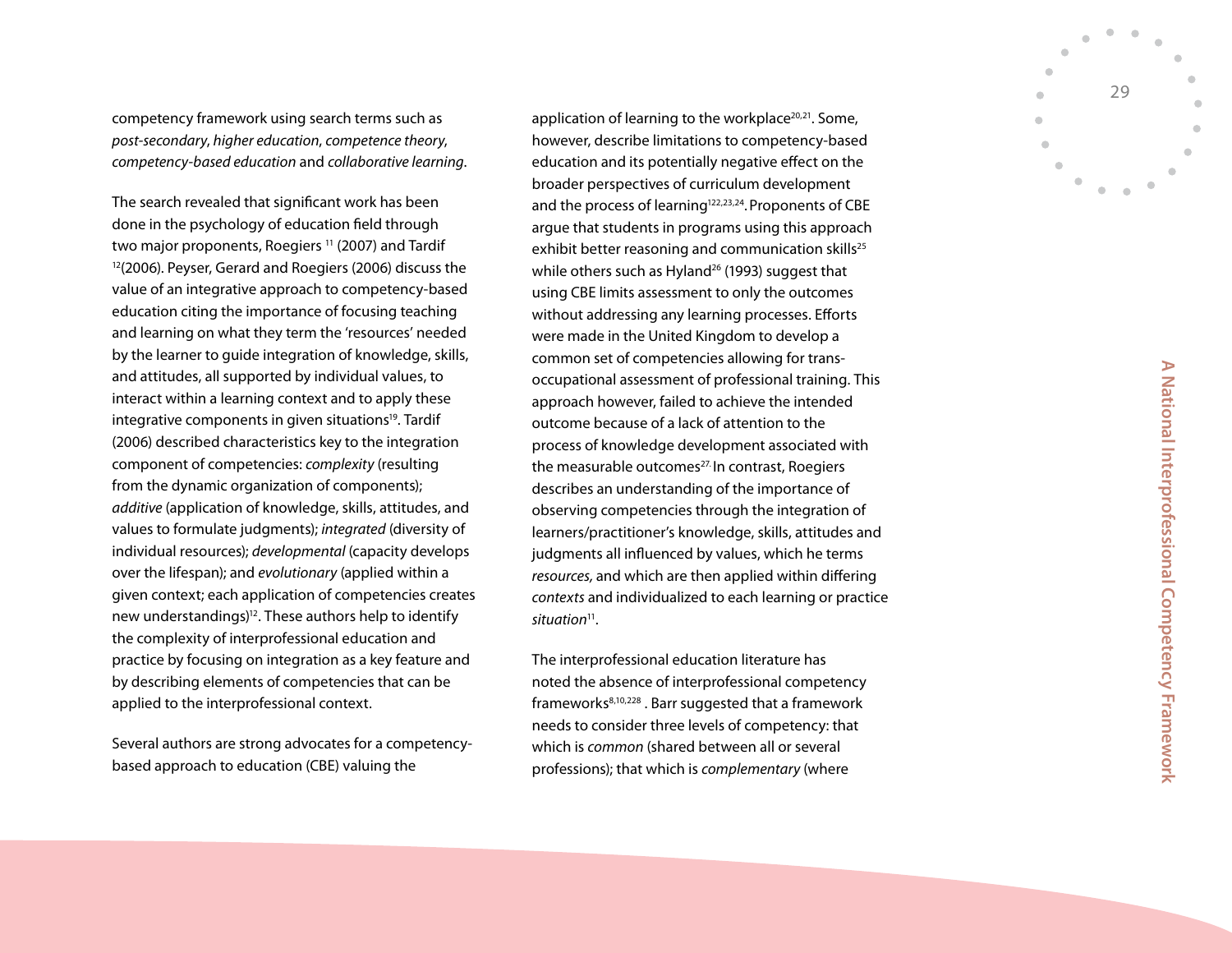

uniqueness that distinguishes one profession from another can be assessed); and that which is *collaborative*  (where sharing occurs across professionals and others) 8 . Still others have attempted to analyze professional core competencies in order to develop a single set of common competencies. This has proven to be unsuccessful due to alack of understanding about the shared competencies and the common language within health team member. Suter et al., and McNair suggested moving away from the use of competencies toward the use of *capabilities* 28,10. McNair defines capabilities as "the ability to adapt to change, generate knowledge and continuously improve performance" 10- 459 and further suggests that this approach includes the principles of reflectiveness, lifelong learning, and timely performance feedback to enhance demonstration of capabilities. Suter et al. proposed a capability framework that included: ethical practice, knowledge in practice, interprofessional working, and reflection28. McNair incorporated several of the above areas under 'areas of capability': values, ethics, knowledge, skills for the process of care, and application, which is adapted from the Stainsbury Centre for Mental Health initial work<sup>10</sup>. Given the varying approaches to developing IP competencies it is a challenge to ascertain what constitutes the 'best' framework.

McPherson, Headrick and Moss suggested three criteria for assessing the "best" approach to interprofessional competencies. The framework needs to: (a) provide identification of clear aims leading to shared

understanding of goals; (b) have clear processes that allow integration of the knowledge of others' contributions, effective communication, conflict management, and matching roles and training to the task; and (c) offer flexible structures supporting the processes including skills, staff, and appropriate staffing mix, responsible and proactive leaderships, effective team meetings, and documentation that facilitates sharing of knowledge, access to required resources and rewards <sup>9-ii146</sup>. Peyser et al., provide still other criteria for a meaningful framework: (a) making sense of the learning process; (b) differentiating matters by relevance; (c) applying learning to practical situations; and (d) associating learned elements<sup>19-2</sup>. McPherson et al., suggest that 'the impact of IP E appears to be related to its duration' – the longer the exposure the better; when work-based locations are used, experiences provide improved behavioural or organizational/patient based outcomes but likely influenced by the learners stage of development <sup>89ii48</sup>.

While using capabilities is an interesting approach, when assessing the meaning of capability, it may limit assessment to outcomes only and not the *resources*, knowledge, skills, and attitudes needed to arrive at the capability. The Roegiers and Tardif approach provides a framework in which learners are able to develop competence in interprofessional collaboration through the integration of their own knowledge, skills, and experiential learning which have developed over time. Hence, the integrative approach to competencies has

30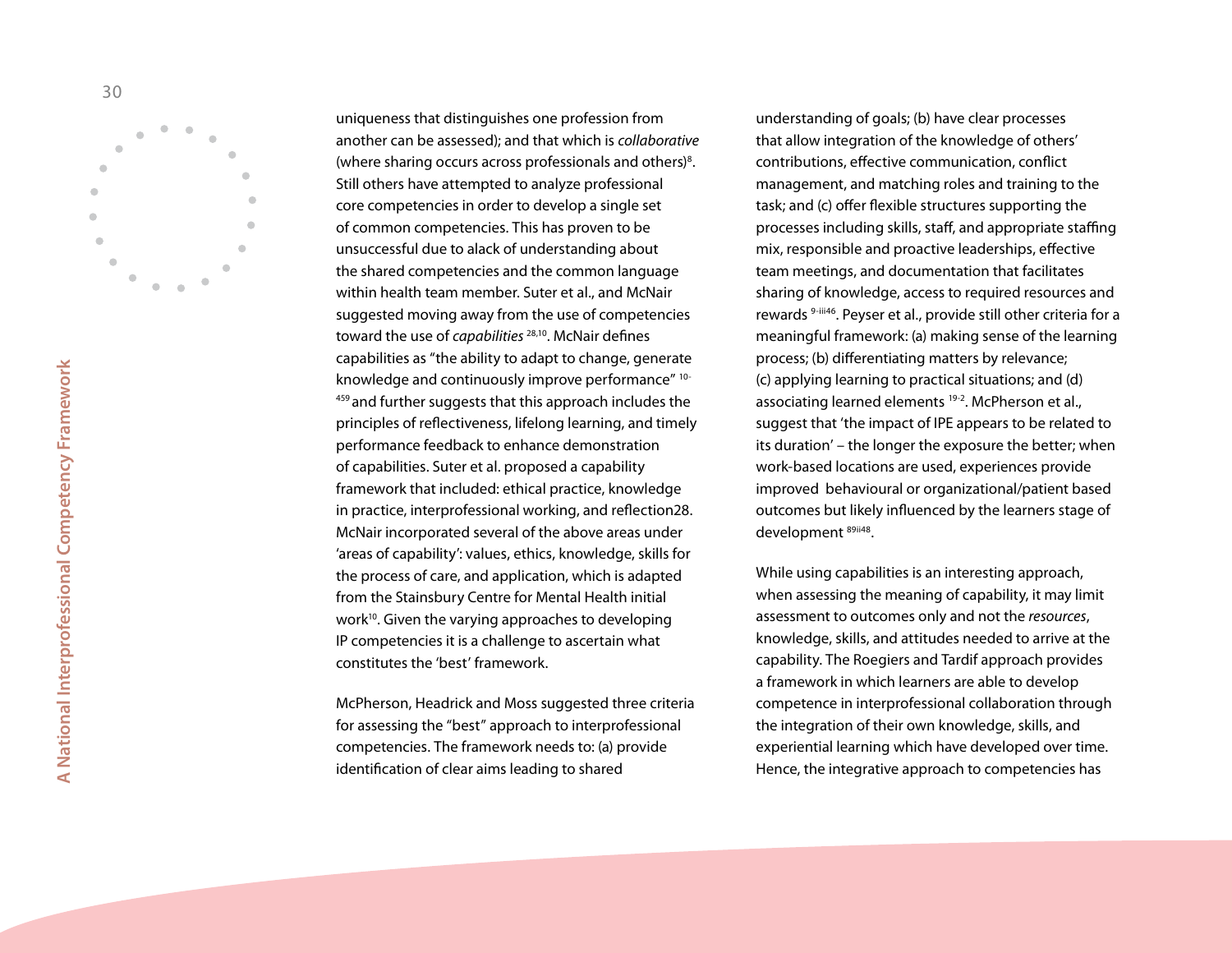been chosen to direct development of the National Interprofessional Competency Framework.

#### **More Than One Way**

While different philosophical approaches to articulate competencies have created debate among interprofessional education scholars, this framework is based on a common approach to competencies that has the potential to inform education and practice across professions. Specifically this framework reflects Peyser, Gerard and Roegier's integrated approach to competencies ( Appendix 2).

A competency framework describes the desired point on a continuum of learning. In order to describe the educational steps needed, the end point must be clear. A set of competency statements and descriptors that clearly describes what is expected of a collaborative practitioner (professional) provides direction on the continuum towards positive demonstration of collaborative practice. Learners' and practitioners' demonstration of competence is provided through placement of their interprofessional collaboration as points on the continuum.

The understanding of what shapes practice allows curricula developers to build learning frameworks that support the competencies and guides learners/ practitioners with clarity in goals. The learning

framework also integrates different levels of learning as learners/practitioners move from concrete to abstract activities and from one practice context to another. Peyser, Gerard and Roegiers suggest that "….a competenc[y] can only exist in the presence of a specific situation, through the integration of different skills, themselves made up of knowledge and know-how"12-1,2. The integration of skills and knowledge using specific, and increasingly complex, situations as the anchors for application therefore leads to the competency statements described in the competency framework<sup>12</sup>.

Competencies do not measure the level of competence. They provide the foundation upon which assessment of ability can be built, but they do not describe the levels at which individuals are expected to perform. The differentiation between *competence* and *competency*  is critical to a full understanding of the role of the competency framework and its application in the context of interprofessional education. The competency framework represents an integrated whole that relies on the interaction of each competency to achieve interprofessional collaboration. The capacity of learners or practitioners to demonstrate the integrated set of competencies and transfer their application into different contexts and into each situation is the measure of their ability to practice collaboratively. Hence, it is the outcome of the judgments made in each situation based on the ability to integrate knowledge, skills, attitudes, and values shaping judgments, that is the measure of competence.

31

 $\blacksquare$  $\blacksquare$ 

 $\mathbf{r}$  $\bullet$  $\blacksquare$